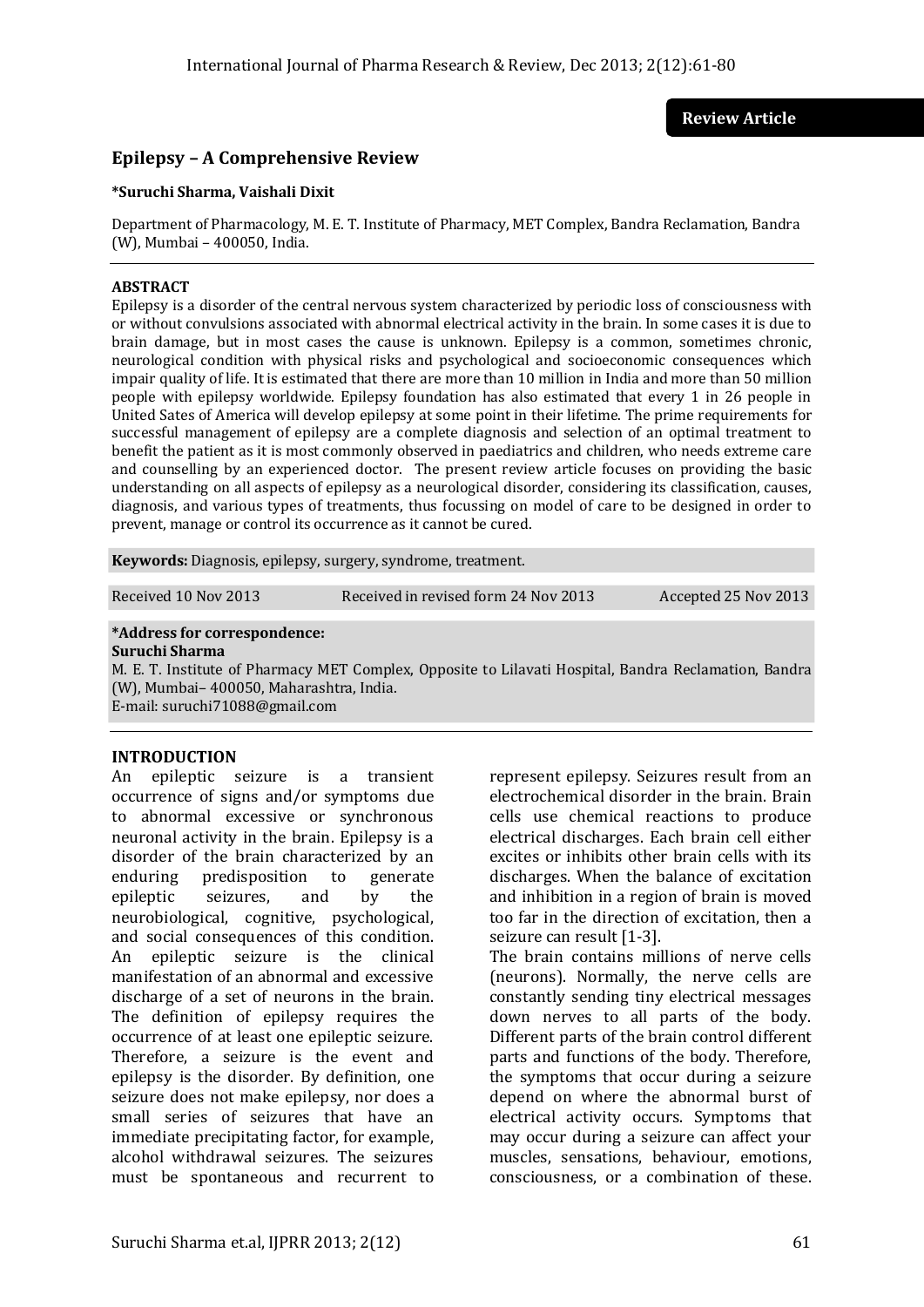The type of seizure depends upon several factors. One of the most important factors is where in the brain the abnormal electrical discharge occurs. Strength and sensation are laid out along the border of the frontal and parietal lobes, with strength more toward the front (frontal) and skin sensation more toward the back (parietal) of the strip. In simple terms, if an abnormal electrical discharge originates in motor cortex: the patient will experience a motor seizure; if in sensory cortex: a sensory perception; if in visual cortex: lights, flashes, or jagged lines. Seizures in deep temporal lobe structures present with arrest of activities, loss of memory or awareness, and automatic (robot-like) behaviour. If a seizure spreads to all regions of brain, then a tonic-clonic (grand mal) seizure results, with loss of consciousness, stiffening and jerking [1-7].

## **CLASSIFICATION OF EPILEPTIC SEIZURES** [1, 8-13]

Table 1 presents the International classification of epileptic seizures proposed by the Commission on Classification and Terminology of the International League against Epilepsy (ILAE) and approved in September 1981. This classification is based on the clinical expression of the seizure and the electroencephalographic picture during and between the seizures [1, 8, 9].

| A. Simple partial<br>seizures<br>(consciousness not<br>impaired)                                                                          | <b>PARTIAL SEIZURES</b> (seizures beginning locally)<br><b>B.</b> Complex partial<br>seizures (with<br>impairment of<br>consciousness)                                                                                                                                                                                                     | C. Partial seizures<br>secondary<br>generalized |
|-------------------------------------------------------------------------------------------------------------------------------------------|--------------------------------------------------------------------------------------------------------------------------------------------------------------------------------------------------------------------------------------------------------------------------------------------------------------------------------------------|-------------------------------------------------|
| 1. With motor symptoms<br>2. With somato-sensory or<br>special sensory symptoms<br>3. With autonomic symptoms<br>4. With psychic symptoms | 1. Beginning as simple partial<br>seizures and progressing to<br>impairment of consciousness<br>(a) With no other features<br>(b) With features as in $A$ 1-4<br>(c) With automatisms<br>2.<br>With<br>impairment<br>0f<br>consciousness at onset<br>(a) With no other features<br>(b) With features as in $A$ 1-4<br>(c) With automatisms |                                                 |

**Table 1: International classification of epileptic seizures** [1, 3, 9]

# **II. GENERALIZED SEIZURES (bilaterally symmetrical and without local onset)**

- A. 1. Absence seizures (petit mal)
	- 2. Atypical absence seizures
- B. Tonic-clonic seizures (grand mal)
- C. Myoclonic seizures
- D. Atonic seizures
- E. Tonic seizures
- F. Clonic seizures

# **III. UNCLASSIFIED EPILEPTIC SEIZURES (inadequate or incomplete data)**

# **Partial Seizures** [1, 8, 9]

Partial seizures have onset on one side of the brain, resulting in focal symptomatology such as twitching in an arm or face, a sensory change, or even the focal type of change in memory that occurs with temporal lobe seizures Partial seizures are

further divided into simple partial seizures with no alteration of consciousness or memory, or complex partial seizures with alteration of consciousness or memory. Simple Partial Seizures

Simple partial seizures can be motor seizures with twitching, abnormal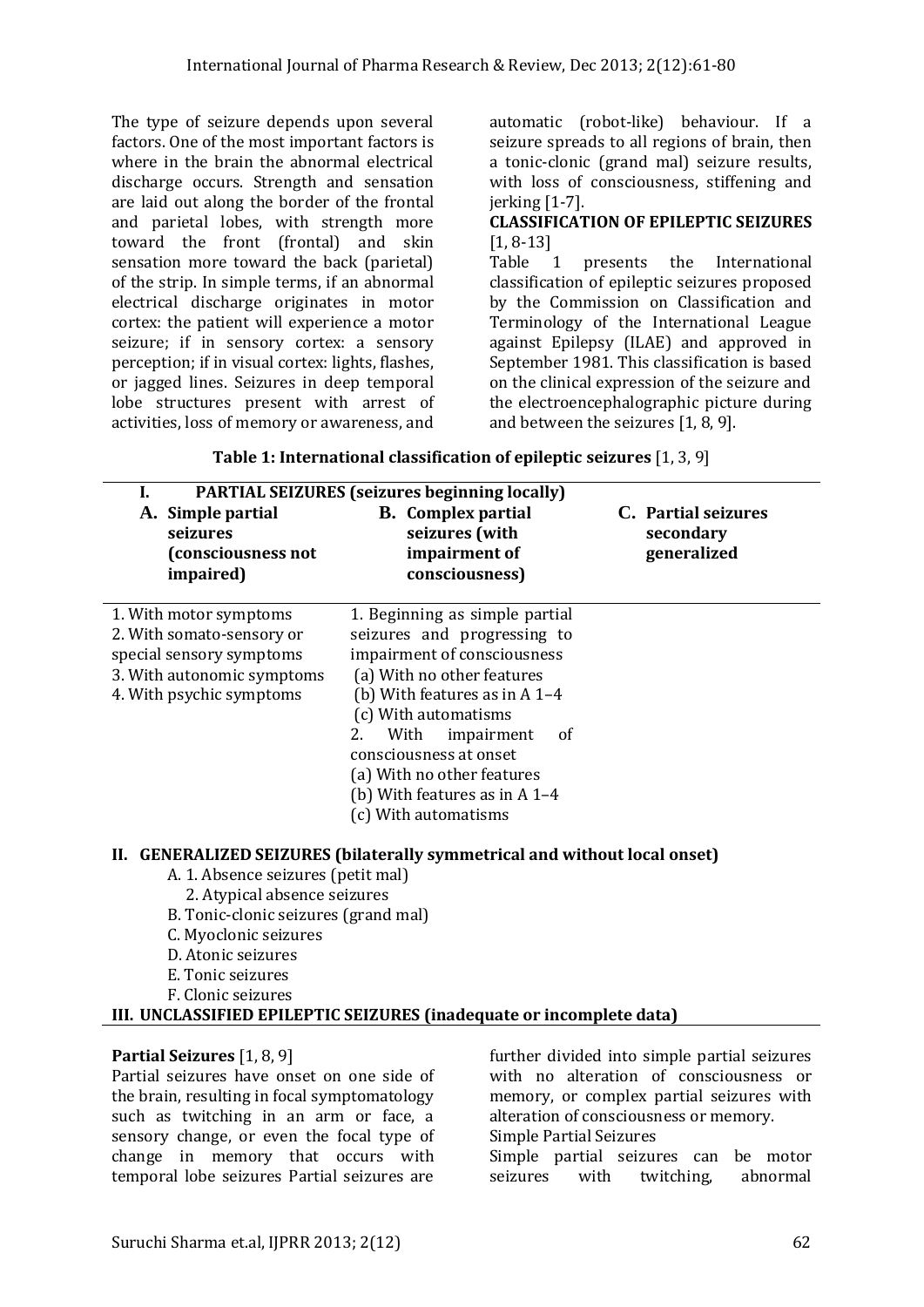sensations, abnormal visions, sounds or smells, and distortions of perception. Seizure activity can spread to the autonomic nervous system, resulting in flushing, tingling, or nausea. All such simple partial seizures will be in clear consciousness and with full recall on the part of the patient. If the patient becomes confused or cannot remember what is happening during the seizure, then the seizure is classified as a complex partial seizure.

#### Complex Partial Seizures

Complex partial seizures previously were called "psychomotor seizures", "temporal lobe seizures" or "limbic seizures". Complex partial seizures may have an aura, which is a warning for the seizure, typically a familiar feeling (deja vu), nausea, heat or tingling, or distortion of sensory perceptions. About half of the patients do not have any remembered aura. During the complex partial seizure patients may fumble or perform automatic fragments of activity such as lip smacking, picking at their clothes, walking around aimlessly, or saying nonsense phrases over and over again. These purposeless activities are called automatisms. About 75% of people with complex partial seizures have automatisms. Those who do not simply stop, stare and blank out for a few seconds to minutes.

## **Generalized Seizures** [1, 9]

Generalized seizures apparently start on both sides of the brain. In fact, epilepsy specialists believe that generalized seizures originate in deep structures of the brain and travel to the cortical surface where we can see the manifestations of the seizure emerge relatively simultaneously. "Generalized Seizures are further classified as:

## Absence Seizures

Absence seizures previously were called petit mal seizures. Absence seizures usually have onset in childhood, but they can persist into adulthood. Absence seizures present with staring spells lasting several seconds, sometimes in conjunction with eyelid fluttering or head nodding. These seizures can be difficult to distinguish from complex partial seizures that also may result in staring. Absence seizures usually are briefer and permit quicker recovery.

The EEG also helps to distinguish an absence from a complex partial seizure Tonic-Clonic Seizures

Generalized tonic-clonic seizures previously were called grand mal seizures. These seizures start with sudden loss of consciousness and tonic activity (stiffening) followed by clonic activity (rhythmic jerking) of the limbs. The patient" s eyes will roll up at the beginning of the seizure and the patient will typically emit a cry, not because of pain, but because of contraction of the respiratory muscles against a closed throat. Generalized tonic-clonic seizures usually last from one to three minutes. The seizure itself is called an ictus. After the seizure, the patient is "post-ictal": sluggish, sleepy and confused, variably for hours. Secondarily Generalized Seizures

Seizures that begin focally can spread to the entire brain, in which case a tonic-clonic seizure ensues. It is important, however, to distinguish those that are true grand mal, generalized from the start, from those that start focally and secondarily generalize. Secondarily generalized seizures arise from a part of the brain that is focally abnormal. Drugs used to treat primarily and secondarily generalized tonic-clonic seizures are different. Patients with secondarily generalized tonic-clonic seizures may be candidates for curative epilepsy surgery (see below); whereas, primarily generalized tonic-clonic seizures are not surgical candidates, because there is no seizure origin site (focus) to remove. Seizure surgery is discussed below.

## Atonic Seizures

A Atonic seizures are epileptic drop attacks. Atonic seizures typically occur in children or adults with widespread brain injuries. People with atonic seizures suddenly become limp and may fall to the ground. Football helmets are sometimes required to protect against serious injuries.

## Myoclonic Seizures

A Myoclonic seizure is a brief un-sustained jerk or series of jerks, less organized than the rhythmic jerks seen during a generalized tonic-clonic seizure. Other specialized seizure types occasionally are encountered.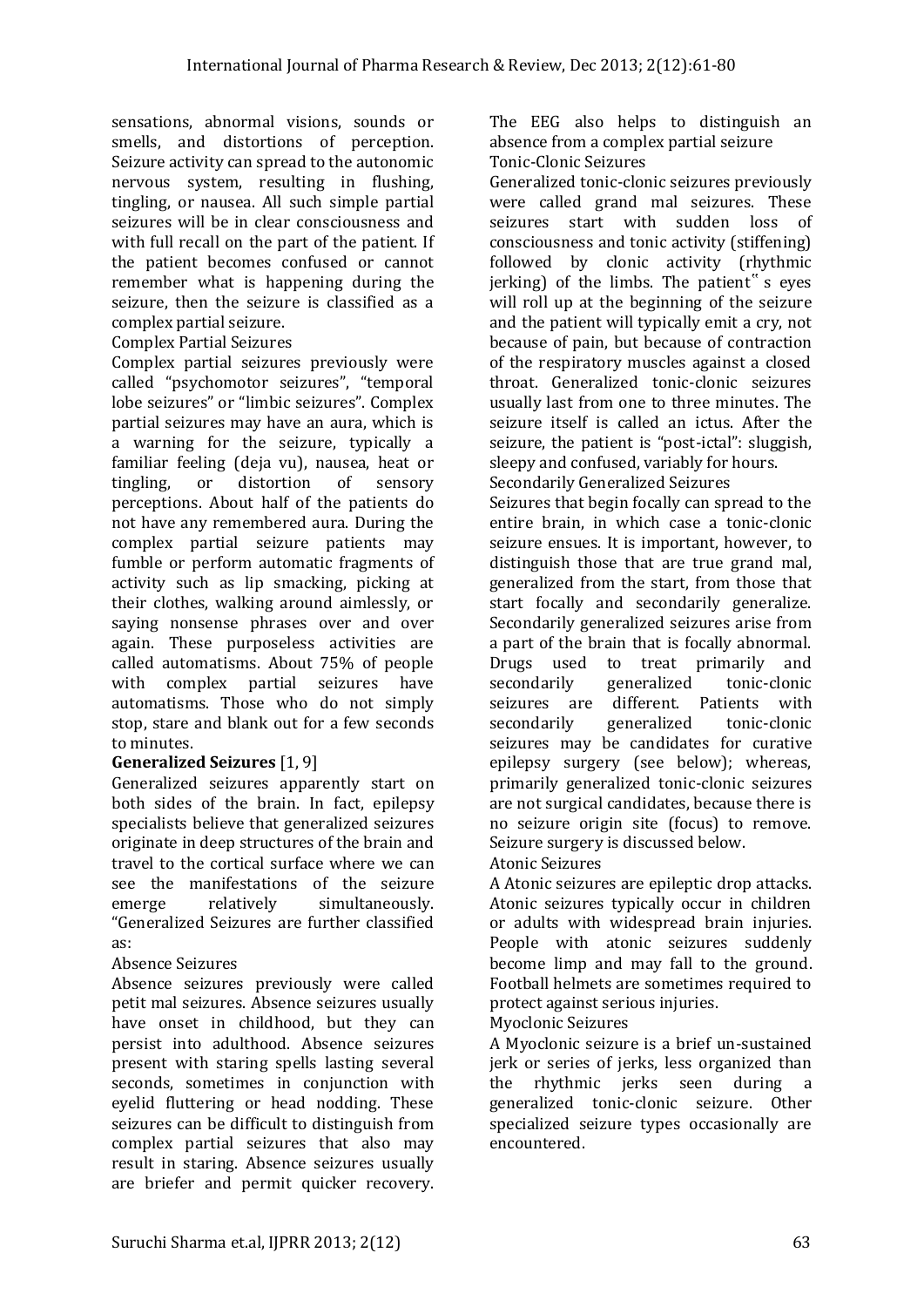## Tonic Seizures

Tonic seizures involve stiffening of muscles as the primary seizure manifestation. Arms or legs may extend forward or up into the air. Consciousness may or may not be lost. By definition, the clonic (jerking) phase is absent. Classification can be difficult, because stiffening is a feature of many complex partial seizures. Tonic seizures, however, are much less common than are complex partial or tonic-clonic seizures.

## **Mixed Seizure Types**

Patients can have more than one seizure type. One seizure type may progress into another as the electrical activity spreads throughout the brain. A typical progression is from a simple partial seizure, to a complex partial seizure (when the patient becomes confused), to a secondarily generalized tonic-clonic seizure (when the electrical activity has spread throughout the entire brain). The brain has control mechanisms to keep seizures localized. Anti- epileptic medications enhance the ability of the brain to limit spread of a seizure [9].

## **Unclassified Epileptic Seizures**

This category includes all seizures which cannot be classified because of inadequate or incomplete data, or seizures that defy classification in the categories as presently defined [1].

## **Status Epilepticus**

Status epilepticus (SE) is a life-threatening condition in which the [brain](http://en.wikipedia.org/wiki/Brain) is in a state of persistent [seizure.](http://en.wikipedia.org/wiki/Seizure) Definitions vary, but traditionally it is defined as one continuous, unremitting seizure lasting longer than 5 minutes, or recurrent seizures without regaining consciousness between seizures for greater than 5 minutes. A status epilepticus occurs whenever a seizure persists for at least 30 minutes, without full recovery of consciousness or is repeated so frequently that recovery between attacks does not occur. It is always considered a [medical emergency.](http://en.wikipedia.org/wiki/Medical_emergency) It is a dangerous condition which may result in brain damage (cerebral necrosis) with severe morbidity or death. A status may be the patient's first epileptic event, or may be precipitated by suddenly discontinuing anticonvulsant therapy [12].

### **CLASSIFICATION OF EPILEPSY SYNDROMES** [1, 10, 11, 14-17]

A seizure classification does not specify much about the clinical condition of the patients, for example, cause, severity, or prognosis. An additional classification system therefore has been developed to classify epileptic syndromes. This is a broader classification, since it includes, not just a description of the seizure type, but information about the clinical features of the whole patient

Syndrome names employ the terms "symptomatic," "idiopathic," and "cryptogenic". Symptomatic implies that the seizures have a known underlying cause, for example, a prior stroke. Idiopathic literally means without known cause. However, among epilepsy specialists, the term has taken on the meaning of epilepsy with genetic causes, and no known structural brain abnormality. Cryptogenic implies that a symptomatic cause is suspected, but not yet found.

# **Localization-Related Epilepsy**

Localization-related epilepsy connotes partial (focal) seizures. The EEG pattern typically shows a focal electrical abnormality. Prognosis is highly variable, depending upon the cause and location of the focal brain abnormality.

## **Infantile spasms / West's syndrome**

Infantile spasms are a type of symptomatic generalized epilepsy. Spasms appear in children, age 3 months to about 3 years, associated with sudden epileptic flexor spasms and a high risk for cognitive impairment. During flexor spasms, the child may suddenly extend his or her limbs, flex forward at the trunk and emit a cry. The episode is over within seconds, but can recur multiple times per hour.

# **Lennox-Gastaut Syndrome**

The Lennox-Gastaut syndrome, symptomatic generalized epilepsy, is a relatively rare disorder with the following criteria:

1. Multiple seizure types, usually including atonic or tonic seizures;

2. Variable degrees of cognitive impairment (but not all are impaired);

3. Abnormal EEG with a slow spike-wave pattern, and other associated EEG changes.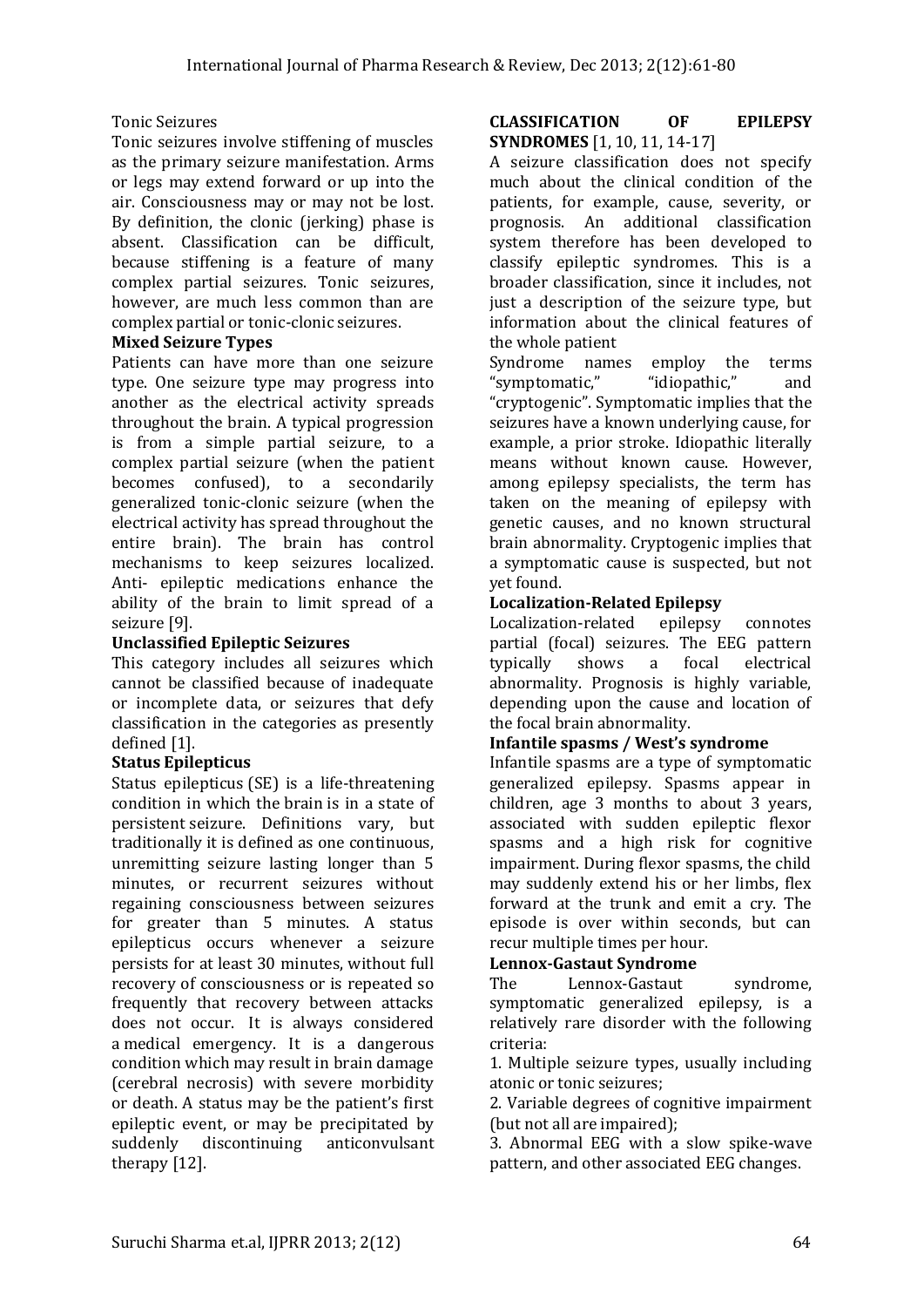Onset usually is in childhood, but adults also suffer from this syndrome. Lennox-Gastaut epilepsy is very difficult to treat, with only 10-20% of patients showing a satisfactory response. Since the epilepsy usually is widespread in the brain, a focal surgical procedure is not a good option. The splitbrain operation, officially called corpus callosotomy, can reduce the sudden onset of seizures and prevent injuries.

## **Febrile seizures**

A febrile seizure is a seizure that is provoked by fever. Febrile seizures tend to present as convulsions (tonic clonic) in children age 6 months to 6 years of age. The clinician must distinguish a febrile seizure from a seizure with fever caused by some underlying serious condition, such as meningitis. Although alarming to parents, febrile seizures usually are benign. Occurrence of a febrile seizure is a mild risk factor for later development of complex partial epilepsy, but there is no good evidence that trying to prevent febrile seizures reduces this risk. The large majority of children who have febrile seizures will not go on to have lifelong epilepsy. This is an important issue, since seizure medications can impair a child's learning and personality.

# **Dravet Syndrome**

Dravet syndrome is a combination of various types of seizures like febrile seizures, clonic, hemiclonic or tonic-clonic seizures, erratic myoclonus, myoclonic absences, atypical absences, massive bilateral myoclonus, tonic seizures, myoclonic status, tonic-clonic status; nonepileptic segmental myoclonus. It is activated by sleep and drowsiness, fever, infection, and hot-water immersion trigger seizures; movement may elicit non-epileptic myoclonus. Febrile and clonic seizures appear first; myoclonic jerks and developmental delay appear later; myoclonus frequently disappears with age but can persist; EEG becomes more disorganized and spike-waves and polyspike-waves increase in prominence. EEG shows electrodecrement followed by slow spike-waves are associated with tonicclonic seizures; tonic-clonic seizures as in idiopathic epilepsies except initial tonic phase is vibratory due to high frequency

clonic activity; polyspike-waves occur with myoclonic jerks; slow spike-waves (2-3.5 Hz) appear during atypical absences; no EEG correlate for multifocal erratic myoclonus.

# **Benign Rolandic Epilepsy**

Benign Rolandic epilepsy (BRE) is a seizure type usually appearing in children or adolescents, around age 6 to 16 years old. It represents idiopathic localization-related epilepsy. The Rolandic region is the area of the brain at the frontal-parietal, motorsensory junction. Seizures at this region usually produce twitching or tingling of a face or hand. Seizures in BRE can secondarily generalize to tonic-clonic seizures. Seizures are more common upon falling asleep. EEGs usually show prominent spikes over the central and temporal areas. The term "benign" is used, not because individual seizures are minor, but because the long-term prognosis for outgrowing the seizures by age 21 (usually even earlier) is very good.

# **Juvenile Myoclonic Epilepsy**

Juvenile myoclonic epilepsy (JME) is the most common generalized seizure syndrome in young adults. JME represents a type of idiopathic generalized epilepsy. The genetic abnormality has been localized (at least in some families) to chromosome number 6, and in others to chromosome 20. Patients typically have myoclonus (limb jerking), and occasional generalized tonicclonic seizures. EEG shows a 3-6 per second generalized spike-wave pattern. Brain MRI is expected to be normal.

# **Ohtahara Syndrome**

Ohtahara syndrome represents tonic spasms, focal clonic or hemiclonic seizures; less commonly myoclonus. Infant who is usually normal develops seizures within the first 10 days postpartum; seizures progressively increase in frequency as psychomotor retardation develops; OS often evolves to WS; burst-suppression may evolve to hypsarrhythmia or multifocal spikes. EEG shows burst episodes may be accompanied by tonic spasms also burstsuppression with loss of normal background features; silent periods last 10- 20 sec.

**CAUSES (ETIOLOGIES) OF SEIZURES** [1, 2, 11-13, 17-20]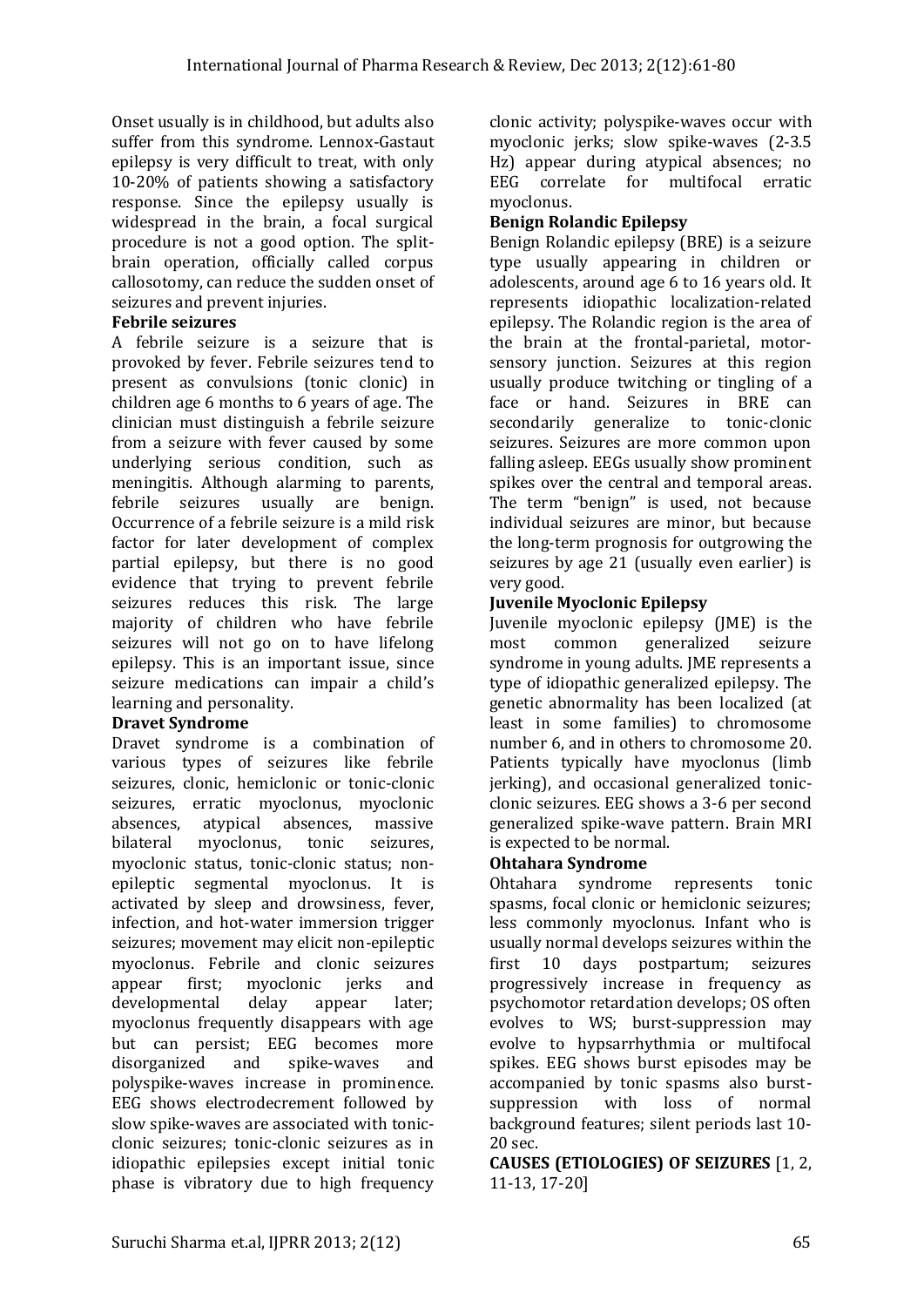The medical word for "cause" is "etiology." Etiology of seizures varies with the type of seizure, whether it starts focally in one part of the brain or whether it is apparently generalized all over the brain at the start. There is often no apparent reason why a

seizure occurs at one time and not another. However, some people with epilepsy find that certain 'triggers' make a seizure more likely. These are not the cause of epilepsy, but may trigger a seizure on some occasions. Possible triggers include:

- Stress or anxiety
- Some medicines such as anti-depressants, anti-psychotic medication, anti-malarial (by lowering the seizure threshold in the brain)
- Lack of sleep or tiredness
- Irregular meals which may cause a low blood sugar level
- Heavy alcohol drinking
- Flickering lights such as from strobe lighting or video games
- Menstruation cycle in woman
- Illnesses which cause fever such as 'flu or other infections

## **Causes for Focal Seizures**

Focal seizures, more commonly referred to as partial simple seizures, occur when there is an abnormal electrical discharge in one part of the brain. The symptoms are usually motor, but can be sensory or emotional. These seizures do not spread to the entire brain and there is no loss of consciousness. Focal seizures are caused by injury or malfunctioning of one or more parts of the brain. A brain injury may generate an immediate (defined loosely as being within one week of an injury) seizure, but these early seizures often do not lead to later seizures

## Head Trauma

The bumps on the head and the falls from the swings that all children experience are usually too mild to produce epilepsy. But epilepsy can result from head trauma severe enough to produce many hours of loss of consciousness or amnesia, penetrating injury of the brain or bleeding in the brain.

Stroke

During a stroke, brain cells die or are injured by blockage of blood flow to a part of the brain. About 10% of strokes lead to subsequent epilepsy. Some of these strokes may be so small as to have gone unnoticed, and may be detected only by a CT or MRI brain scan. Related to strokes is brain hemorrhage, which also can be an etiology for epilepsy. A seizure after a stroke does not mean that there has been another stroke.

Tumours (Neoplasms)

The appearance of a seizure in an adult should always raise the suspicion of a brain tumour. Brain tumours can be primary, that is arising from the brain, or secondary, meaning they have metastasized from elsewhere in the body. The type of seizure is determined by the location of the tumour in the brain, not by the type of tumour. Tumours cause many different symptoms, but a seizure might be the first.

#### Infection

Worldwide, infection is probably the most common cause for focal seizures. Organisms that can cause seizures include bacteria, viruses, fungi or parasites (most importantly Cysticercoids, a microscopic worm from bad pork). If the bug infects the lining of the brain, the condition is meningitis. If the brain is infected, it is called encephalitis. Seizures may occur at the time of a brain infection or after a delay. Some of those viral "colds" or "flus" that we had in the past, with headache, fever and confusion, may have included brain infections, leading later to seizures.

Congenital Defect

Collections of abnormal tissue in the brain are often a cause of partial seizures in children. These are often part of syndromes that cause many other symptoms. If the underlying condition is not lethal, the epileptic foci will remain as the child ages and can continue to cause seizures. The first seizures associated with congenital defects usually appear in childhood.

#### **Causes for Generalized Seizures** Metabolic

A wide variety of medical conditions can cause generalized seizures. As just a few examples, we can list low oxygen, low blood sugar, low blood sodium, low blood calcium, alcohol or sedative medication withdrawal, certain recreational or prescription drug overdoses, kidney or liver failure, hyperthyroid disease and toxemia in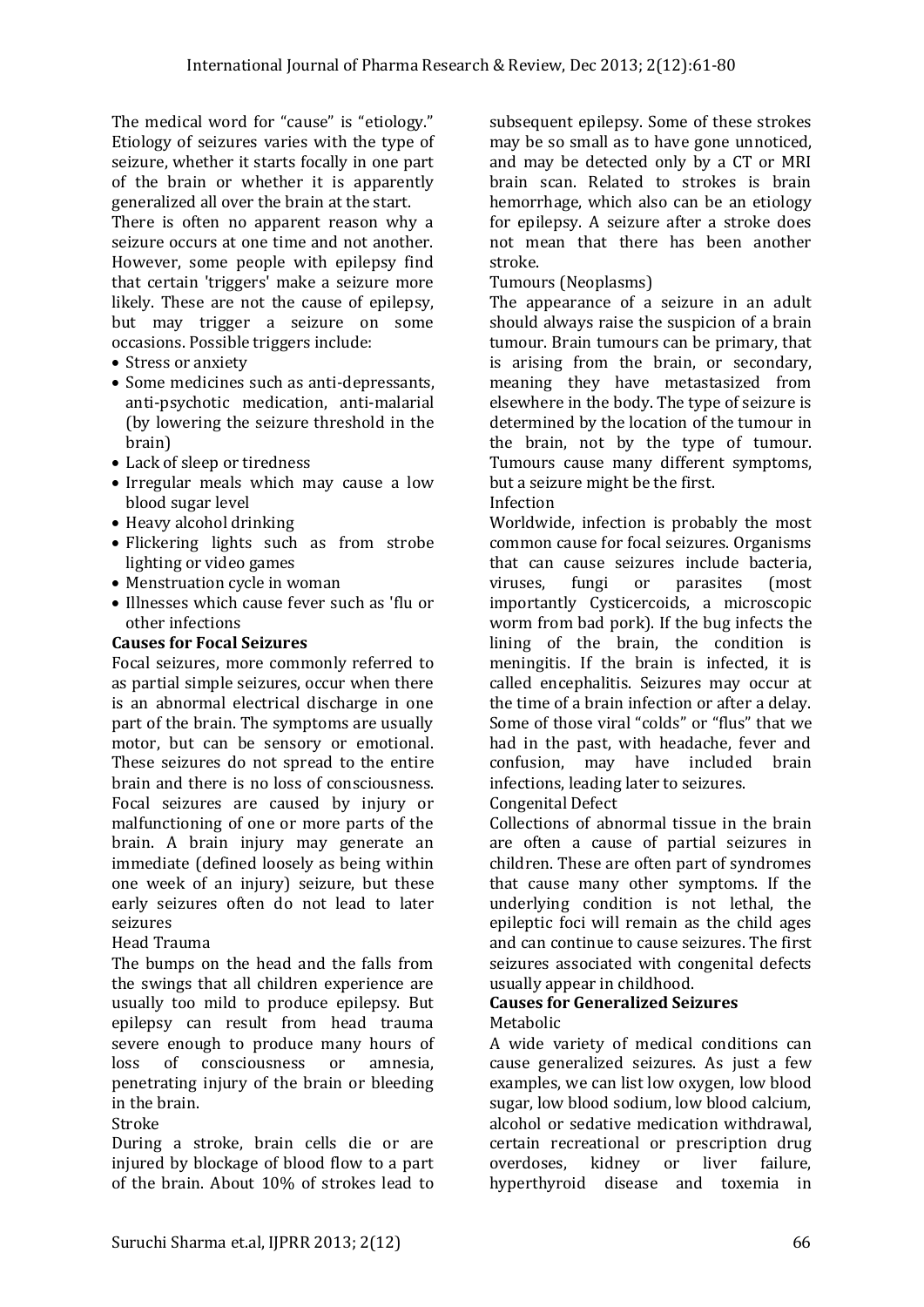pregnancy. Enzyme deficiencies, often on a genetic basis, are important causes of seizures in young children. Metabolic causes produce seizures, but not epilepsy, since the seizures result from an immediate provoking factor, namely the metabolic derangement.

## Medication Reactions

There are certain over-the-counter or prescription drugs can provoke seizures in people who are susceptible. A partial list of such medications includes: antihistamines (but not Claritin or Allegra, which do not get into the brain), ciprofloxacin, metronidazole, tricyclic antidepressants, lithium, buproprion, haloperidol, high-dose meperidine, some cancer chemotherapy agents, digoxon, bromocriptine, verapamil, theophyline, tramadol. Your doctor should be aware that you have a seizure condition while prescribing any such drug. Avoid over-the-counter remedies containing phenylpropanolamine or ephedrine (Ephedra, Ma-Huang).

Idiopathic (cause unknown)

Idiopathic seizures are those whose cause is unknown. Unfortunately, about 60% of all seizures are idiopathic. In the case of focal seizures, we presume that there is an irritation to or scar on some part of the brain, but the scar is invisible to MRI. With generalized seizures, the genetic or metabolic abnormality is unidentified.

## **Genetic Causes of Seizures**

Scientists and clinicians increasingly recognize the importance of genetic factors in the origin of epilepsy. Genetics are most relevant to generalized seizures, including absence, generalized tonic-clonic, and myoclonic seizures. Defects in genes do not lead directly to epilepsy, but they can alter the excitability of brain in a way to predispose to seizures. Development of epilepsy can require multiple gene abnormalities, or a gene abnormality in concert with an environmental trigger.

**Circumstances that Provoke Seizures**

Most seizures occur "out-of-the-blue", without rhyme or reason. However, some people with epilepsy list variety of factors that contribute to their seizures. These possible factors include: missing seizure medications, times of the menstrual cycle in women, pregnancy, flashing lights, TV or video games, missing sleep, general physical illness, migraine headaches, rarely certain sounds, foods, sensory inputs or changes in temperature. Many people list stress as a provoking factor for seizures, but this relationship is inexact. Stress is everywhere, and most of the time it does not provoke seizures. Why some stress does, and some does not, provoke seizures is unknown.

Alcohol and alcohol withdrawal are common triggers for seizures, as is withdrawal from barbiturates or benzodiazepines. Commonly used medications or drugs that can lead to seizures in susceptible people include: stimulants such as cocaine or diet pills, antihistamines, certain asthma medications, major tranquilizers, etc. No scientific evidence documents that caffeine, cigarettes, or Nutra-Sweet (aspartame) causes seizures, but a few people claim individual sensitivity. People report individual and highly unusual provoking factors, for example, a certain type of smells or specific kinds of music, or the thinking of certain thoughts. Most seizures do not have provoking factors, and some factors are falsely blamed due to coincidence.

# **DIAGNOSIS OF EPILEPSY** [1, 2, 21]

Coming to terms with the diagnosis of epilepsy may be difficult. This may be because of wrong or old ideas about epilepsy. Some parents become overprotective towards children with epilepsy. This is understandable, but may need to be resisted for the child's best interests.

Like a lot of conditions, it is sometimes the attitude towards the condition that may be more disabling than the condition itself. If you find that you are over-anxious or become depressed because of epilepsy, it may be best to have counselling. Ask your doctor for advice about this.

History & Physical Examination

The most important diagnostic test in epilepsy is a careful history, taking detailed information on the nature of the patient's episodes. To an experienced clinician, the events should sound like seizures. The physician will then perform a physical and neurological examination looking for evidence of brain injury that might give a clue as to the cause and location of the seizure focus. In epilepsy, however, the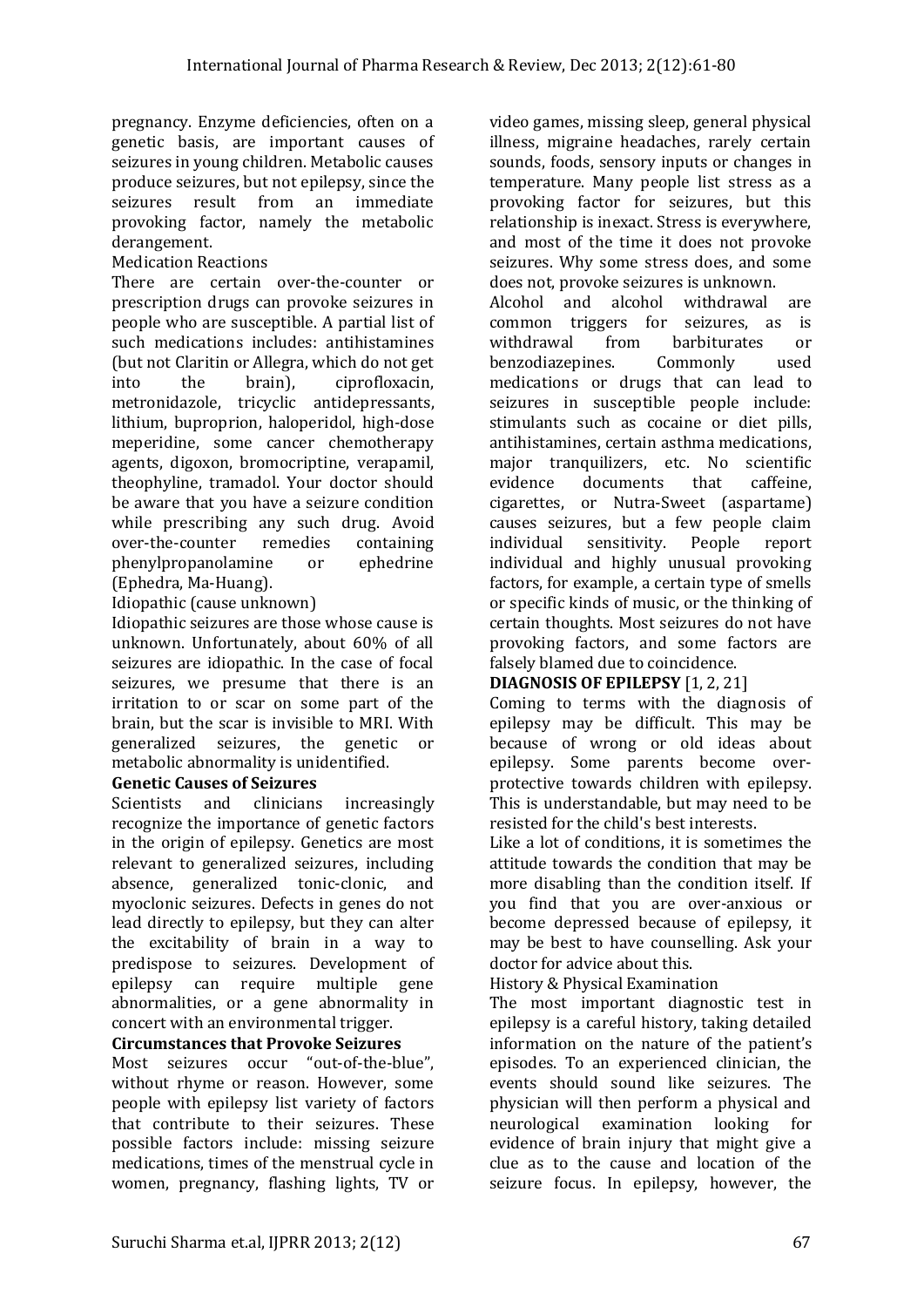history is usually more important than the physical examination.

A thorough physical and neurologic examination should be performed. Vital signs, including temperature, heart rate, and blood pressure, should be obtained. Fever is the most common cause of seizures in children (as discussed later). The head should be examined for microcephaly, dysmorphic features, signs of trauma, and the presence of a VP shunt. In infants, a measurement of the head circumference may be helpful. A bulging fontanelle indicates increased intracranial pressure. The eyes should be examined for papilledema and retinal hemorrhages. Evaluate the neck for signs of meningeal irritation. The presence of hepatosplenomegaly may indicate a metabolic or glycogen storage disease. Assess the skin for lesions such as cafe´ au lait spots (neurofibromatosis), adenoma sebaceum or ashleaf spots (tuberous sclerosis), and port wine stains (Sturge-Weber syndrome).Unexplained bruising should raise the suspicion of a bleeding disorder or child abuse.

# Laboratory Testing

Blood tests will be done to look for infectious or chemical causes of seizures, such as low blood sugar, low blood calcium, low oxygen, kidney failure or liver failure, or drugs or toxins in the blood. Blood tests are also important as a baseline if antiepileptic medications are to be used, since they indicate baseline normality of white blood counts, red blood counts, platelets, liver and kidney function.

Imaging

The physician may get an x-ray of the brain to see if there is an underlying structural cause of the seizures such as tumour, blood clot, or abnormal blood vessels, abscess, old stroke, or other structural causes. A magnetic resonance imaging (MRI) scan is more detailed and useful for seizure diagnosis than is the older CT scan, but individual doctors may choose one over the other. If there is any question of infectious meningitis causing the seizure, then a physician may perform a lumbar puncture (spinal tap) to rule out this condition. Electroencephalography

The electroencephalogram (EEG) has special importance in the diagnosis of epilepsy. The EEG measures electrical activity of the brain. Normal brain electrical patterns can be recognized by experienced electroencephalographers. During a seizure the brain shows a high voltage rhythmical pattern of activity, which is a little different for each seizure type. The abnormal electricity appears in a certain region of the brain which can give a clue to what part of the brain has the seizure focus, or place of origin. The EEG can also help classify the type of seizures. EEGs would not be very useful if they required recording during a seizure. EEG never makes a diagnosis of epilepsy. It is only an adjunctive test to support a clinical history which is consistent with epileptic seizures. Some people may have abnormal spikes in their EEG but never have a seizure and should not be diagnosed as having epilepsy. Second, the EEG may be normal between seizures in people with epilepsy. If a patient has a good story for seizures, a negative EEG should not discourage the clinician from treating the patient for those seizures. Therefore, t the EEG is helpful as additional information to secure a diagnosis of epilepsy, and to classify and localize the type of seizures.

## **TREATMENT OF EPILEPSY DIETARY THEARAPIES** [22-33]

Conventional treatment of epilepsy consists primarily of anticonvulsant medications. Although these drugs often control or reduce the frequency of seizures, some patients show little or no improvement. A number of dietary modifications, nutritional supplements, and hormones have been found to be beneficial for some patients with epilepsy. Potentially useful dietary interventions include measures to stabilize blood glucose levels, identification and avoidance of allergenic foods, and avoidance of potential inciting agents (such as ethanol and aspartame).

Since 1921, dietary therapies have remained valuable options in the treatment of intractable childhood epilepsy. The traditional ketogenic diet and the more recent alternative diets such as the medium-chain triglyceride diet, modified Atkins diet, and low glycaemic index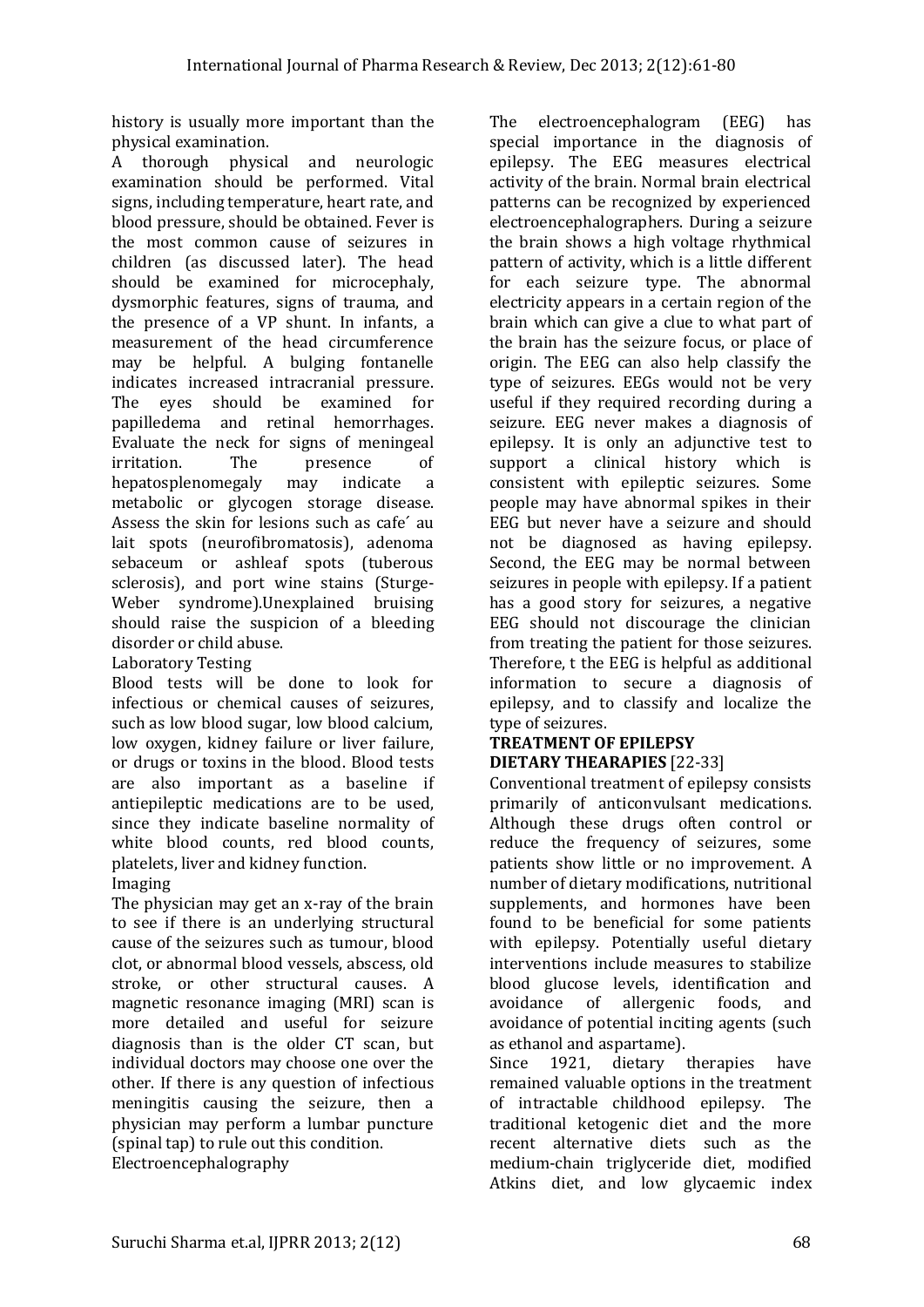treatment have expanded the use of this modality to more children as well as adults [22, 26].

## **Ketogenic Diet**

In the early part of the 1900's, a few people noticed that their children's seizures improved during times of fasting. The ketogenic diet is designed to imitate the chemistry of the fasting state, by depriving the brain of sugar. The diet is very low in carbohydrates (bread, sugar, fruits, vegetables, etc.), and is very high in fat and protein. The resulting body chemistry changes make the brain more resistant to seizures. Although there have been some well-publicized dramatic successes from the ketogenic diet, the majority of people will not benefit from the diet. It seems to work best for children under the age of 12 with drop (atonic or tonic) seizures. Some adults also can benefit, if they stay on the diet. Partial adherence to the diet is not useful - it is all the way or nothing. Even one piece of bread will destroy the needed chemical changes for at least two days. Long-term safety of this diet has not been established. The ketogenic diet can raise blood fats and cholesterol, inhibit growth and weaken bones. In some cases, the diet can be stopped after two years and seizures do not re-turn. The diet can be tried with antiseizure medications, or on its own. The guidance of an experienced medical team is crucial.

The ketogenic diet provides nutrition with 1 g/kg protein and 5–10 g of carbohydrate per day, with the remainder of calories (usually 75% of the recommended daily allowance) as long-chain triglycerides. Meal plans are carefully tailored by a nutritionist for each individual patient. The ratio of fat to carbohydrate and protein ranges from 2:1 to 4:1, with higher ratios seen as more restrictive and possibly more effective. Meals can be quite palatable, including bacon, eggs, tuna, shrimp, vegetables, mayonnaise, and sausages. It is perhaps easiest to give the diet to formula-fed infants and patients fed through a gastrostomy tube, because it can be prepared as a liquid preparation—eg, Carbohydrate-Free, Mead Microlipid, and Polycose. The proportion of total energy derived from fat ranges from 82-92 percent. Consuming a ketogenic diet produces a state of ketosis, which helps control seizures through an unknown mechanism. Fluid intake is restricted to maintain urine specific gravity at 1.020-1.025, since fluid intake dilutes blood ketones. The ketogenic diet has been successful for many patients, but because of its highly restrictive nature and potential to cause significant adverse effects, its use is restricted to severe cases that fail to respond to other treatments. Patients on the ketogenic diet must be monitored closely by a practitioner experienced in its use [21-27].

### **Ketogenic Diet with Medium-chain Triglycerides**

The use of the medium-chain triglyceride (MCT) rich diet is quite similar in efficacy. The MCT ketogenic diet, which provides 50- 70 percent of total energy in the form of MCTs, has been used as an alternative to the classic ketogenic diet. This diet is theoretically more palatable; however, bloating is a common complaint. The triglycerides of octanoic and decanoic acids (medium-chain triglycerides (MCTs)) are more ketogenic than long-chain triglycerides present in dietary fats. Diets containing large proportions of MCTs (usually provided by supplementing with MCT oil) are also easier to prepare, more palatable, better tolerated, and require less carbohydrate and protein restriction than standard ketogenic diets. The diet can be provided in many different cultures, religions, and food practices worldwide with several different high-fat foods including 36% heavy whipping cream, butter, MCT oil, sesame or peanut oil, ghee, and Orley Whip [22, 26, 28, 29].

# **Atkins Diet**

The Atkins diet was created in the 1970s by the late Dr. Robert C Atkins as a means to combat obesity; like the ketogenic diet, it encourages fat intake, restricts carbohydrates, can induce weight loss, and has been avoided in medical research. The Atkins diet is a low-carbohydrate, high fat diet used by millions of people for weight reduction. Like the ketogenic diet, the Atkins diet can induce a state of ketosis, but it has fewer restrictions on calories and protein. Ketones are produced as a byproduct of this increased "fat burning"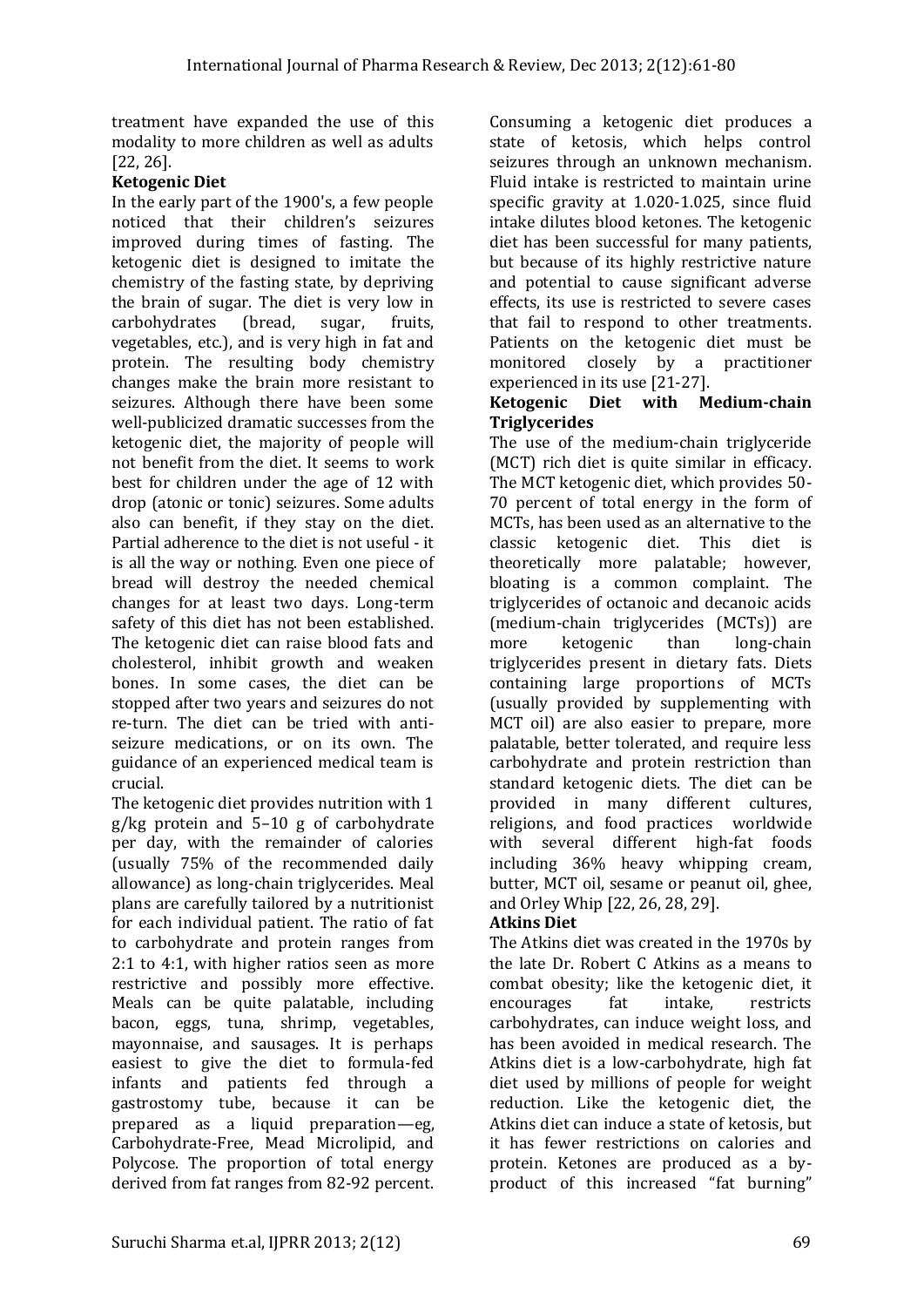process (this is what is meant by ketosis) and the brain quickly adapts to using these as the main fuel source for energy production. In addition, the Atkins diet does not require fluid restriction and does not need to be started in the hospital. The Atkins diet can create ketosis if carbohydrates are reduced sufficiently, it does not restrict protein or calories, can be started without a fast or hospital admission, and may have fewer side-effects. In general, the ketogenic diet is 80% fat, 15% protein, and 5% carbohydrate; whereas the Atkins diet is 60% fat, 30% protein, and 10% carbohydrate. Unlike the ketogenic diet, ready-made Atkins products are now available in many groceries and restaurants, although the actual carbohydrate content may be too high for patients with epilepsy despite advertised "net carbs". However, it allows a child to choose items from a menu at a school cafeteria or restaurant, which is nearly impossible on the ketogenic diet. Families can buy the paperback, Dr Atkins' New Diet Revolution in almost any bookstore nowadays and begin the diet at home; although close dietary and neurological monitoring are required throughout for anyone attempting the diet [22, 26, 30-32].

# **Low Glycaemic Index Diet**

The Low Glycaemic Index Treatment regime produces a metabolic shift along similar lines but because a larger amount of carbohydrate is generally included, ketosis may be minimal or even absent. So essentially, these modified carbohydrate regimes alter the balance of fuel available to the brain; stabilising glucose levels and providing an alternative fuel source in the form of ketones. It is thought that stable blood glucose levels and/ or the shift towards the use of ketones brings about a greater stability of brain energy channels and produces many small chemical changes that can modify the chain reaction that leads up to a seizure. The degree of response to diet, varies between individuals. We still have much to learn about the exact mechanisms involved research is ongoing. However diet treatments are used across the world for the management of seizure syndromes and drug resistant epilepsy in children. The use

of this therapy for adults is relatively new (and limited) and still only offered by a few centres across the world, often as an extension to an existing paediatric service with a skilled and enthusiastic neurology / dietetic team [22, 26, 33].

# **NUTRITIONAL SUPPLEMENTS AS THERAPIES** [34-52]

Vitamin B6

Experimentally-induced vitamin B6 deficiency resulted in seizures in rats and swine. In the early 1950s, numerous infants in the United States developed convulsions traced to the use of a formula that was deficient in pyridoxine. Seizures also occurred in an infant fed exclusively on powdered goat's milk, which had undetectable levels of the vitamin. The seizures resolved after supplementation with vitamin B6. Vitamin B6 should be tried in all infants and young children with intractable epilepsy. For children and adults whose seizures are well controlled on medication, moderate doses of vitamin B6 (such as 10-50 mg/day) may be considered to prevent possible drug induced vitamin B6 deficiency. Although larger doses might be appropriate in selected cases, high-dose vitamin B6 appears to interfere with some anticonvulsant medications. Patients being treated with vitamin B6 should probably also receive a magnesium supplement, in view of evidence that these nutrients work together and anecdotal reports that vitamin B6 supplementation increases the requirement for magnesium [34-37]. Magnesium

Severe magnesium depletion can cause seizures or increase susceptibility to seizure-inducing stimuli. Intravenously infused magnesium exerted an anticonvulsant effect against experimentally-induced epileptic foci in cats and dogs. In humans, parenterally administered magnesium is an effective treatment for the seizures of neonatal tetany and eclampsia and possibly for those associated with ethanol withdrawal and acute intermittent porphyria. Magnesium concentrations in serum and cerebrospinal fluid (CSF) were significantly lower in 40 patients with grand mal epilepsy than in controls. Serum and CSF magnesium levels fell with increasing duration and frequency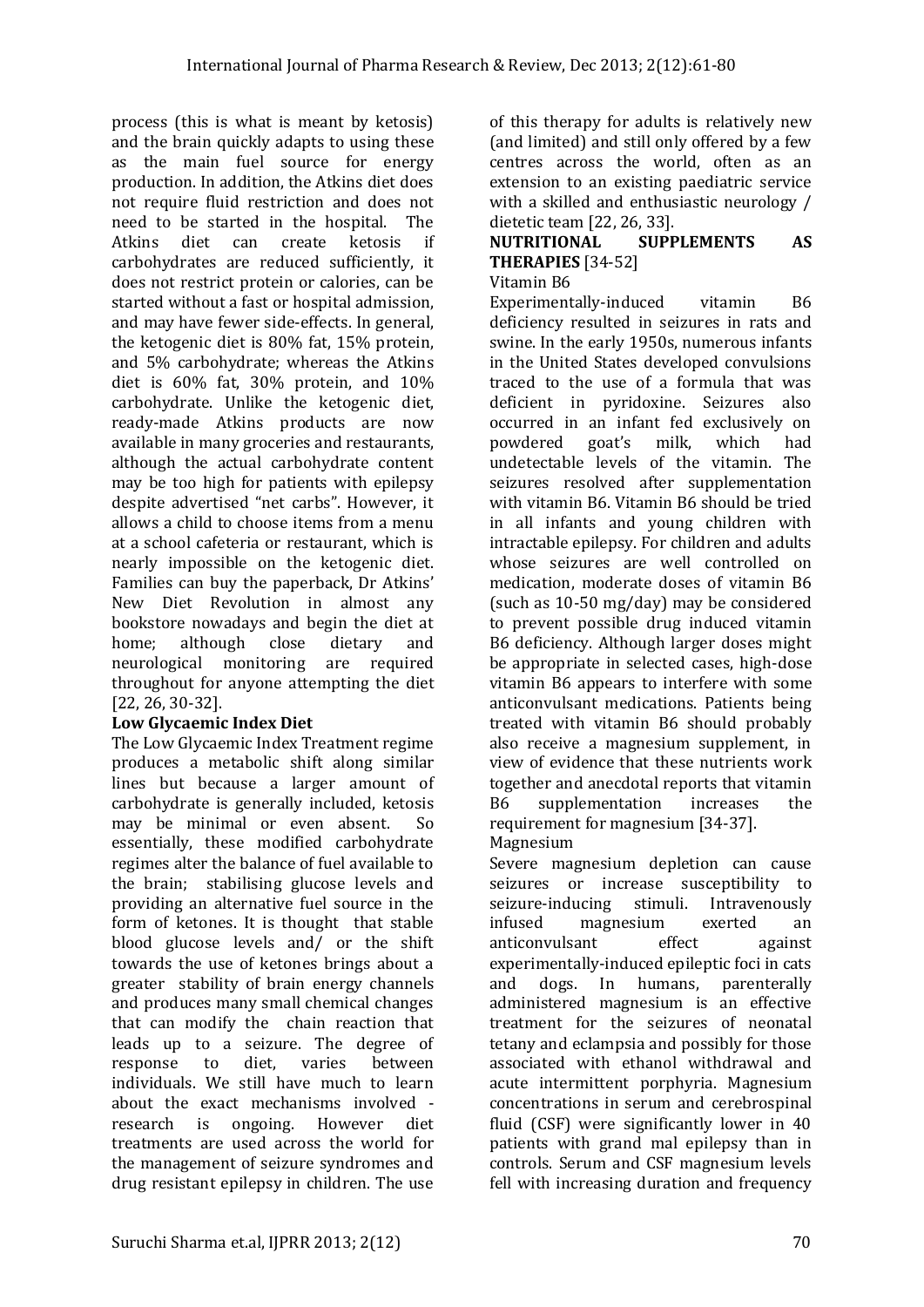of seizures. Oral administration of magnesium has been associated in some case with an improvement in EEG findings and a reduction in seizure frequency [38-42].

## Manganese

In rats, manganese deficiency increased susceptibility to electroshock-induced convulsions. In addition, hydralazineinduced seizures in rats were prevented by prior administration of manganese. In humans with epilepsy, whole-blood manganese levels were significantly lower by 20-41 percent than in controls. Manganese concentrations in epileptic patients did not correlate with seizure frequency or the type, dose, or plasma levels of anticonvulsant medication. Concentrations of other minerals, such as zinc and copper, were generally normal, suggesting that the association between manganese deficiency and epilepsy was not due to general malnutrition. Patients whose epilepsy was a result of trauma had significantly higher blood manganese concentrations than patients with no history of trauma, which suggests that manganese deficiency is a primary contributing factor, rather than a consequence, of epilepsy or its treatment [43-46].

## Folic Acid

Seizures occur in some infants with cerebral folate deficiency, a syndrome that also includes slow head growth, psychomotor retardation, cerebellar ataxia, and other neurological abnormalities. This syndrome is caused by impaired transport of folate across the blood-brain barrier into the central nervous system. The transport defect can be overcome by administration of folinic acid (an active form of folic acid), which bypasses the blocked folate transport mechanism. There are several case reports in which administration of folinic acid (2.5- 20 mg twice daily in one study, 0.5-1.0 mg/kg body weight per day in another) resulted in improvement or complete control of seizures in infants [44, 48].

# Thiamine

Severe thiamine deficiency can cause seizures in both alcoholic and non-alcoholic patients; these seizures are reversible with thiamine supplementation. Low thiamine status was found in 25 percent of 620 epileptic patients attending an outpatient clinic in one study, and in 31 percent of 72 patients in another study. In a placebocontrolled trial, supplementation of epileptic patients with 50 mg thiamine daily for six months was associated with significant improvements in tests of both verbal and non-verbal IQ. Thus, suboptimal thiamine status may be a factor in the impaired cognitive function seen in some patients with epilepsy [49].

#### Essential Fatty acids

Five severely mentally handicapped patients (ages 12-26 years) with more than 3-4 grand mal seizures per month received a daily supplement providing 900 mg eicosapentaenoic acid (EPA), 2.3 g docosahexaenoic acid (DHA), and 50 mg alpha-linolenic acid. All five patients experienced a marked reduction in both frequency and severity of grand mal seizures. In a double-blind study that included 57 adults (mean age, 39 years), supplementation with fish oil (providing 1 g/day EPA and 0.7 g/day DHA) reduced seizure frequency during the first six weeks of treatment, but the beneficial effect was not sustained thereafter. In contrast to the possible beneficial effect of omega-3 fatty acids, the omega-6 fatty acids in evening primrose oil may have deleterious effects in some patients with epilepsy. There are several case reports in which administration of evening primrose oil appeared to exacerbate or unmask temporal lobe epilepsy [50-52].

## **HORMONAL SUPPLEMENTS AS THERAPIES** [53-57]

## Melatonin

In one study, 3 mg melatonin was given each night for three months to six children (ages 2-15 years) with severe, intractable seizures. The mean seizure frequency decreased from 3.6 per day at baseline to 1.5 per day during treatment (58% reduction; p<0.05). Melatonin has also been used in doses of 2-10 mg before bedtime to treat sleep disturbances in children with epilepsy. Melatonin treatment was associated with an increase in seizure frequency in some patients and a decrease in others. Because melatonin appears to have unpredictable effects on seizure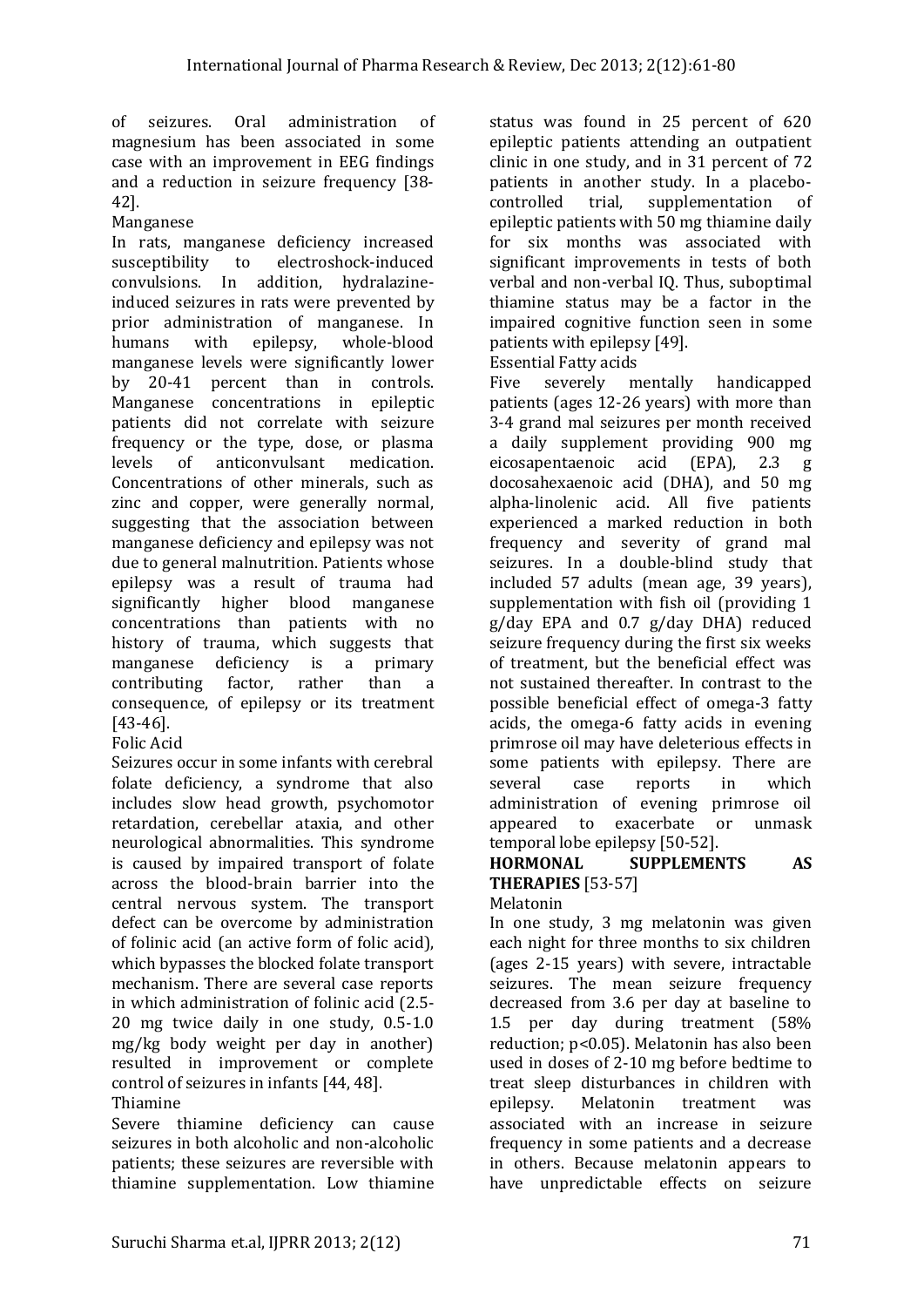frequency, it should be used with caution in patients with epilepsy [53-56].

## Progesterone

According to one study, progesterone may be beneficial for women who have seizure exacerbations at specific times during the menstrual cycle. Twenty-five women with cyclic exacerbation of complex partial or secondary generalized motor seizures of temporal origin received progesterone lozenges (200 mg 3 times per day). Women with premenstrual exacerbations received treatment on days 23 to 25 of each cycle; women who had exacerbations during the entire luteal phase were treated from days 15 to 25 of each menstrual cycle. In both groups of women, progesterone was tapered after day 25 and discontinued by day 28. Progesterone was well tolerated by 23 of the 25 women. Two women experienced asthenia and emotional depression, which resolved within one day of discontinuing treatment. Eighteen women (72%) experienced a decline in seizure frequency during the three-month treatment period, compared with the three months prior to therapy. Among the 23 women who continued treatment, the average frequency of complex partial seizures declined by 54% and the frequency of secondary generalized motor seizures declined by 58% [57].

**MEDICATIONS FOR EPILEPSY** [1-4, 58-66] Treatment can reduce or prevent seizures in most people who have epilepsy, which can improve the quality of your life. Controlling your epilepsy also lowers the risk of falling and other complications that can happen when you have a seizure. First your doctor will determine what type of epilepsy and what kinds of seizures you have. Use of anti-seizure medications is the standard of care in the treatment of individuals with a seizure disorder. There is no formula to choose which seizure medicine to use for a particular patient. No one medicine dominates for effectiveness, and all have various side effects. Doctors and patients choose Anti-epileptic drugs (AEDs) after considering which side effects should be avoided in particular cases, convenience of use, cost and physician experience. It may take time for you and your doctor to find the right combination, schedule, and dosage of medicines to manage your epilepsy. The goal is to prevent seizures while causing as few unwanted side effects as possible. An important start is to know which AEDs work for which seizure types.

## **Initial Treatment**

Initial treatment for epilepsy depends on the severity, frequency, and type of seizures and whether a cause for your condition has been identified. Medicine is the first and most common approach. Antiepileptic medicines do not cure epilepsy, but they help prevent seizures in well over half of the people who take them.

## **Ongoing Treatment**

If epileptic seizures continue even though you are being treated, additional or other antiepileptic medicines may be tried. A thorough classification of drugs as per their mechanism of action can provide a better understanding for selection of treatment.

### **CLASSIFICATION OF ANTI-EPILEPTIC DRUGS ACCORDING TO MECHANISMS OF ACTION** [58-71]

## **Sodium Channel Blockers**

Sodium channel blockade is the most common and best-characterized mechanism of currently available antiepileptic drugs (AEDs). AEDs that target sodium channels prevent the return of the channels to the active state by stabilizing the inactive form. In doing so, repetitive firing of the axons is prevented.

## Phenytoin

Phenytoin is the most common inexpensive AED used by general physicians. The primary site of action appears to be the motor cortex where spread of seizure activity is inhibited. Possibly by promoting sodium efflux from neurons, Phenytoin tends to stabilize the threshold against hyper-excitability caused by excessive stimulation or environmental changes capable of reducing membrane sodium gradient. Phenytoin reduces the maximal activity of brain stem centres responsible for the tonic phase of tonic clonic (grand mal) seizures. Typical adult recommended dose is around 300 mg/day. Common side effects are unsteadiness and moderate cognitive problems. There are long-term potential cosmetic (body/face hair growth, skin problems), and bone problems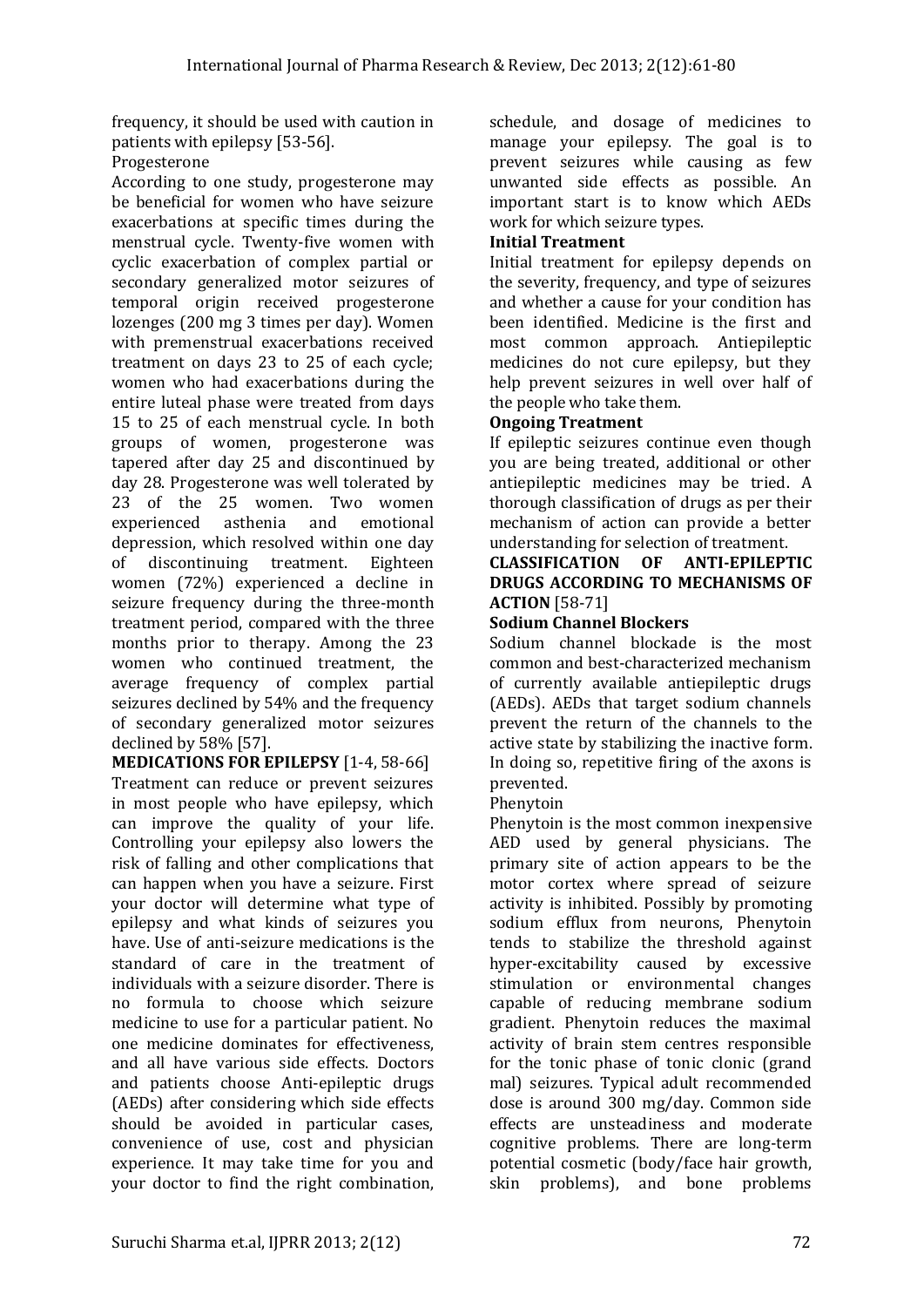(osteoporosis). Phenytoin causes a rash rate of a few percent, sometimes even the dangerous rash called Stevens-Johnson syndrome.

Carbamazepine

Carbamazepine is a favourite partial seizure medicine in the developed world. Carbamazepine affects sodium channels, and inhibits rapid firing of brain cells. Longacting forms such as Carbatrol or Tegretol-XR can be given once a day. Typical adult dose is 400 mg TID. Potential side effects include GI upset, weight gain, blurred vision, low blood counts, low blood sodium (hypo-natremia). Carbamazepine causes a rash rate of a few percent, sometimes even the dangerous rash called Stevens-Johnson syndrome. People of Asian descent with HLA-B\*1502 antigen are more at risk.

# Oxcarbazepine

Slightly different from Carbamazepine, it is at least as effective, and may have fewer side effects, except for more risk for low blood sodium (hyponatremia). Oxcarbazepine does not produce the toxic 10,11epoxide metabolite, which is largely responsible for the adverse effects reported with Carbamazepine. It is more expensive than generic Carbamazepine. A typical adult dose is 600 mg twice a day. An immediate switch from Carbamazepine to full-dose Oxcarbazepine is possible in some cases. Lamotrigine

Lamotrigine is a broad-spectrum alternative to Valproic acid, with a better side effect profile. However, LTG may not be as effective for myoclonic seizures. Lamotrigine works by several mechanisms including s blocking voltage-dependent sodium-channel conductance, blocking release of glutamate, the brain's main excitatory neurotransmitter. It has the usual side effects of dizziness and fatigue, usually mild cognitive (thinking) impairment. Severe medical side effects are unusual. The practical side effect issue is rash, occurring in 5-10% of people who take it, especially if the dose is increased too fast. There-fore, it takes a couple of months to get up to the typical adult dose of 200 mg twice a day. This is slower than the package insert suggested starting dose, however, a slow starting dose is especially important if the patient also takes Valproic acid, to reduce

risk for rash. Lamotrigine is also used for mood stabilization.

## Zonisamide

Zonisamide exerts its mechanism of action by reduction of neuronal repetitive firing by blocking sodium channels and preventing neurotransmitter release. It also exerts influence on T-type calcium channels and prevents influx of calcium. In addition, ZNS exhibits neuroprotective effects through free radical scavenging. It is rather similar in its coverage and side effects to Topiramate, except glaucoma is not usually listed. Some find less cognitive impairment than with Topiramate but this is individual and dose-dependent. Typical adult dose is 100-300 mg twice a day.

# Lacosamide

Lacosamide is a new (2009) antiepileptic drug, for partial and secondarily generalized seizures. It is chemically related to the amino acid, serine. They blocks sodium channels (but in a different way from other seizure medicines), and this block reduces brain excitability. Side effects include dizziness, headache, nausea or vomiting, double vision, fatigue, memory or mood problems. It may affect the internal organs, blood counts or heart rhythm, but these potentially serious side effects are infrequent. The recommended starting dose is 50 mg twice daily, increased each week by an extra 100 mg, to the recommended maintenance dosage of 100-200 mg twice a day.

# **GABA Receptor Agonists**

A seizure reflects an imbalance between excitatory and inhibitory activity in the brain, with an increment of excitation over inhibition. The most important inhibitory neurotransmitter in the brain is gammaaminobutyric acid (GABA). There is a fascinating relationship between this most abundant and important inhibitory agent (GABA) and glutamate, the engine of excitation. GABA-A receptors have multiple binding sites for benzodiazepines, barbiturates, and other substances (e.g., neurosteroids). These drugs bind to different sites around the receptor to exert their action, but the clinical implications of each receptor site are not well understood. The benzodiazepines most commonly used for treatment of epilepsy are lorazepam,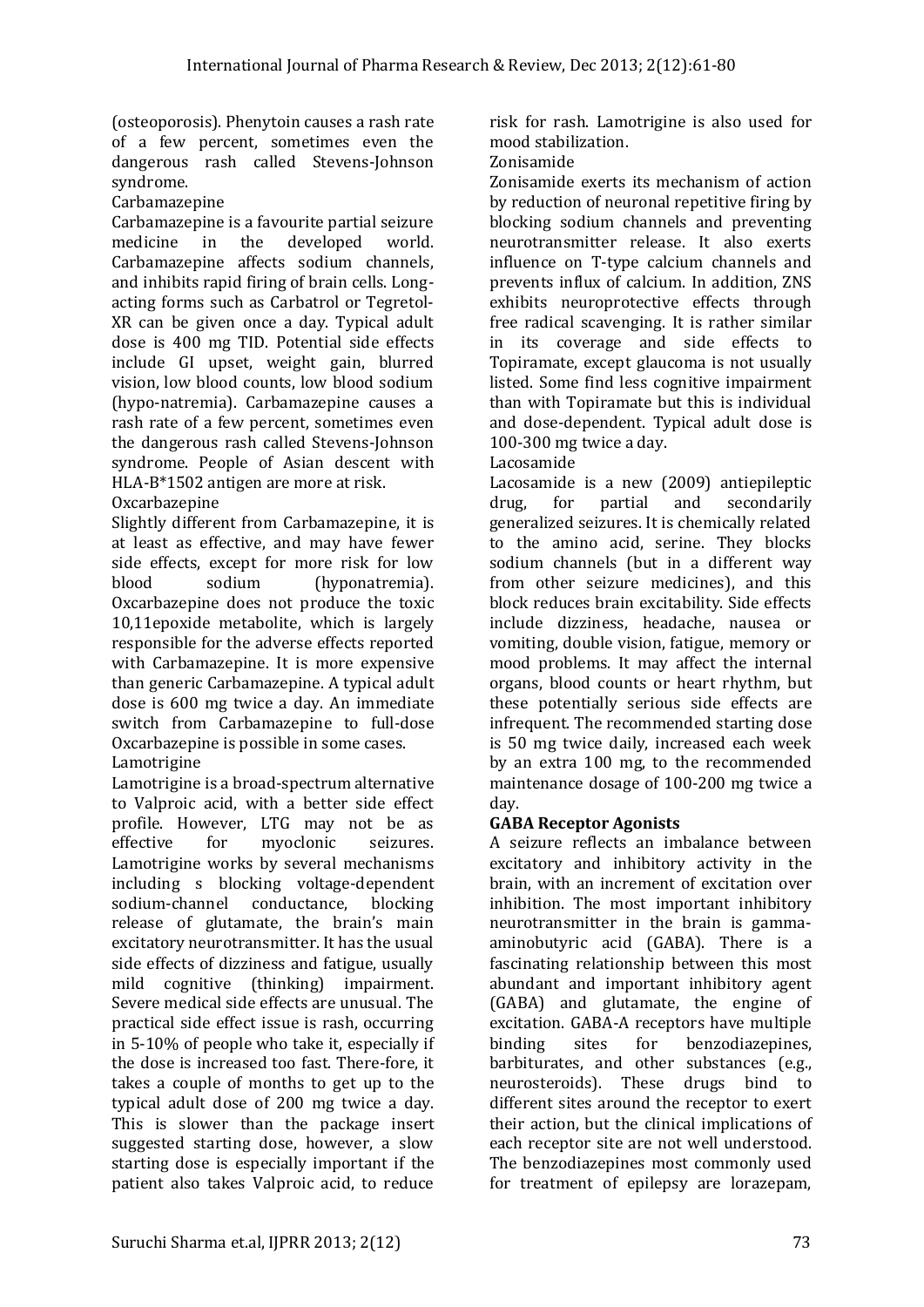diazepam, midazolam, clonazepam, chlorazepate and clobazam.

## Phenobarbital

Phenobarbital is a traditional, very inexpensive and effective in a single daily dose. Phenobarbital increases the effect of GABA, the main inhibitory neurotransmitter in the brain. Phenobarbital is used for tonic–clonic and partial seizures and may also be tried in atypical absence; atonic and tonic seizures. Phenobarbital is mildly addictive and requires slow withdrawal. During pregnancy, there is a significant rate of birth defects. Typical adult dose is around 100 mg per day. The target serum level is 10-40 mcg per ml. Watch for sedation, thinking/memory problems and depression and also can cause long-term bone problems.

## Clonazepam

Clonazepam is a member of the drug class known as benzodiazepines, to which diazepam, lorazepam, clorazepate, alprazolam also belongs. Benzodiazepines are used as anti-seizure drugs, sedatives, tranquilizers and muscle relaxants. Benzodiazepines increase the effectiveness of GABA, the brain's main inhibitory neurotransmitter. Clonazepam is more long-acting against seizures than are diazepam or lorazepam. Side effects of Clonazepam include sedation, thinking/memory impairment, mood changes, and addiction. More so than most, its effects wear off over time. A typical adult dose is 0.5-1.0 mg three times a day.

# **GABA Reuptake Inhibitors**

Reuptake of gamma-aminobutyric acid (GABA) is facilitated by at least 4 specific GABA-4transporting compounds; these carry GABA from the synaptic space into neurons and glial cells, where it is metabolized. Nipecotic acid and Tiagabine (TGB) are inhibitors of these transporters; this inhibition makes increased amounts of GABA available in the synaptic cleft. GABA prolongs inhibitory postsynaptic potentials (IPSPs).

## Tigabine

Tiagabine is a "designer drug", formulated to block inactivation (uptake) of the brain's main inhibitory neurotransmitter, GABA. When more GABA accumulates in the brain, seizures are harder to initiate and sustain. It is useful for partial and secondarily generalized seizures. It is not effective for absence or myoclonic seizures. The side effect profile is acceptable, with some sedation, abnormal thinking, and dizziness. Typical adult dose begin with 4 mg at bedtime for a week, then increase 4 mg each week to 16-56 mg/d in two divided doses.

# **GABA Transaminase Inhibitors**

Gamma-aminobutyric acid (GABA) is metabolized by transamination in the extracellular compartment by GABAtransaminase (GABA-T). Inhibition of this enzymatic process leads to an increase in the extracellular concentration of GABA. Vigabatrin (VGB) inhibits the enzyme GABA-T.

## Vigabatrin

Vigabatrin is a "designer drug," made to block metabolism of GABA, the brain's main inhibitory neurotransmitter. It is a close structural analogue of GABA, binding irreversibly to the active site of GABA-T. Vigabatrin has been used for over a decade in many countries, and it is effective for partial seizures, with or without secondary generalization. It also may be very effective for infantile spasms, a serious type of seizures in young children. Release in the US was delayed because the drug is toxic to the retina of the eye in up to 30% of people who take it long-term. This toxicity can result in permanent loss of peripheral vision. Regular vision testing is required for all people on this drug. A typical regimen begins with 500 mg twice a day, and can increase over a month or two to 1500 mg twice a day.

## **AEDs with Potential GABA Mechanism of Action**

The enzyme glutamic acid decarboxylase (GAD) converts glutamate into gammaaminobutyric acid (GABA). Currently, Valproate (VPA) and Gabapentin (GBP) are known to have some effect on this enzyme and thereby enhance the synthesis of GABA, in addition to other potential mechanisms of action. VPA also blocks the neuronal sodium channel during rapid sustained repetitive firing. GBP has a weak competitive inhibition of the enzyme GABA-T.

Gabapentin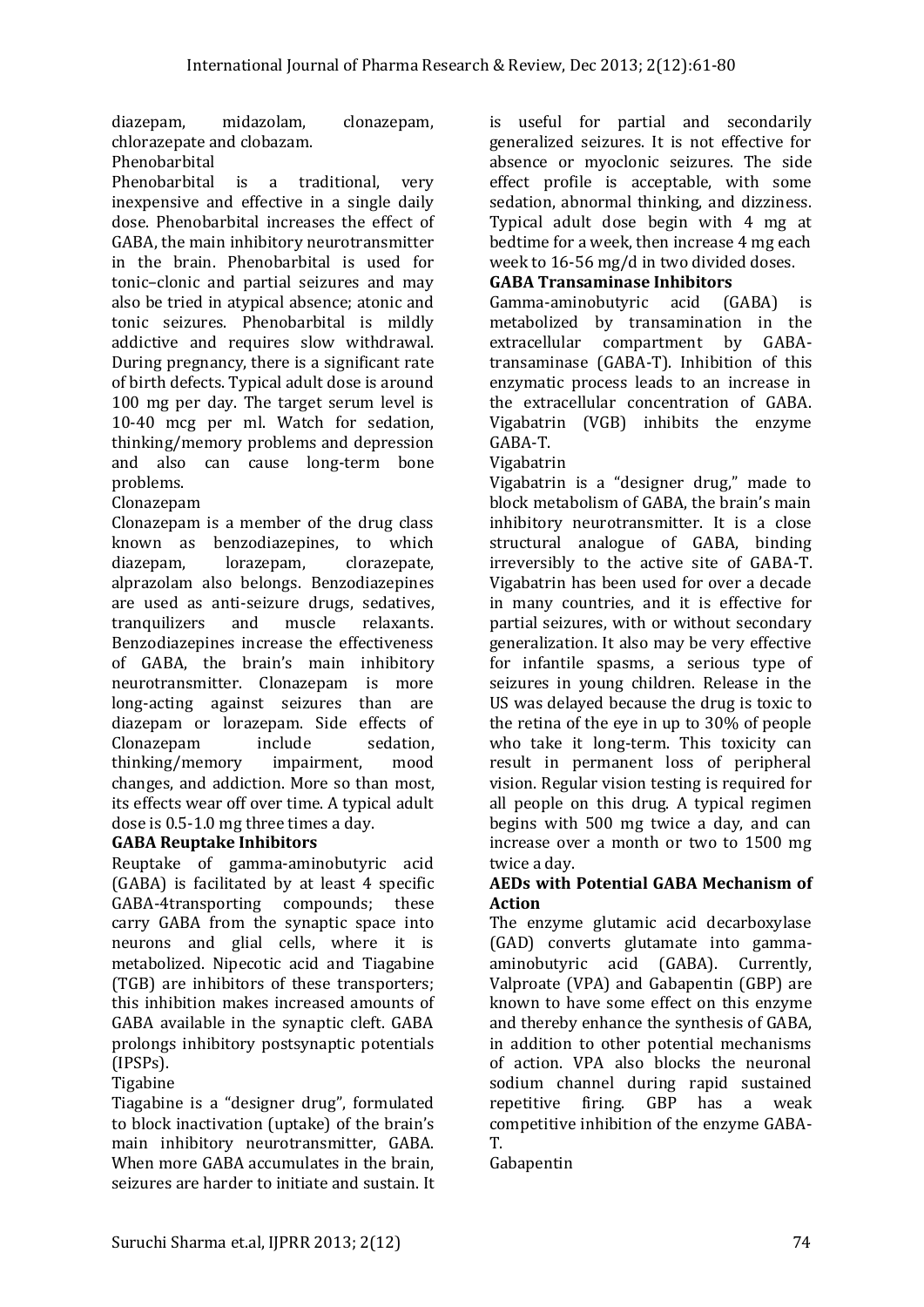Gabapentin has the reputation of being a safe but not particularly powerful AED. The effectiveness criticism probably is because it is often prescribed at too low a dose. The drug probably works by influencing transport of GABA and effects on calcium channels. , the exact mechanism by which GBP increases the intracellular concentration of GABA is unknown. It has no drug interactions, is not metabolized in the liver and it does not bind to blood proteins. Side effects are unsteadiness, weight gain, fatigue, dizziness. Typical adult dose is 300-600 mg three times a, but doses can be up to 1200 mg three times a day. Gabapentin often is used also for chronic pains of certain types.

# Pregabalin

A relative of Gabapentin, it may be better, and can be given twice a day. Some believe that it is more effective against seizures than is Gabapentin. Pregabalin does not alter GABA concentration in brain tissues or inhibit GABA transport in vitro. Pregabalin binds with high affinity to both the alpha2 delta-1 and alpha2delta-2 subtypes. Pregabalin has no drug interactions, no liver metabolism, no protein binding, and similar side effects to Gabapentin. Typical adult dose is 150 - 600 mg bid. This is slower than the package insert suggested starting dose, but avoid sedation. Pregabalin often is used also for chronic pains of certain types.

# Valproic Acid

This is the standard broad-spectrum AED (treats all types of seizures) and no other AED is more effective for generalized seizure types. Valproates has effects on GABA (at least in very high doses), and a neurotransmitter called NPY to block seizures, and maybe also on calcium channels. VPA has significant side effects: weight gain, tremor, hair loss, GI up-set, blood count decreases, hepatic or pancreatic injury, bone weakness over time (osteoporosis), birth defects in up to 10% (folic acid can help to prevent them). Typical adult dose is 250 mg - 500 mg three times a day, but dose can be higher. An extended release form can be taken once a day.

## **Glutamate Blockers**

Glutamate and aspartate are the most two important excitatory neurotransmitters in the brain. The glutamate system is a complex system that contains macromolecular receptors with different binding sites (i.e., alpha-amino-3-hydroxy-5-methylisoxazole-4-propionic acid [AMPA], kainate, N -methyl-D-aspartate [NMDA], glycine, and metabotropic sites). The AMPA and the kainate sites open a channel through the receptor, allowing sodium and small amounts of calcium to enter. The NMDA site opens a channel that allows large amounts of calcium to enter along with the sodium ions. This channel is blocked by magnesium in the resting state. The glycine site facilitates the opening of the NMDA receptor channel. The metabotropic site is regulated by complex reactions and its response is mediated by second messengers. NMDA antagonists have a limited use because they produce psychosis and hallucinations. In addition to these adverse effects, learning and memory may be impaired by blocking these receptors, because NMDA receptors are associated with learning processes and long-term potentiation.

## Felbamate

Felbamate has been proposed to a unique dual mechanism of action as a positive modulator of GABAA [receptors](http://en.wikipedia.org/wiki/GABAA_receptor) and as a blocker of [NMDA receptors,](http://en.wikipedia.org/wiki/NMDA_receptor) particularly isoforms containing the NR2B subunit. Although it is clear that Felbamate does cause pharmacological inhibition of NMDA receptor of relevance of NMDA receptor blockade as a strategy for the treatment of human epilepsy has been questioned. Therefore, the importance of the effects of Felbamate on NMDA receptors to its therapeutic action in epilepsy is uncertain. Felbamate indications were broad spectrum for a variety of seizure types. It has efficacy against atonic seizures, as well as partial and secondarily generalized seizures. Felbamate has substantial drug interactions, which make it difficult to use in conjunction with other medications. A typical adult dose of Felbamate is 400-1200 mg orally three times per day (total of 1200 - 3600 mg per day).

# Topiramate

Topiramate is a very potent anticonvulsant that is structurally different from other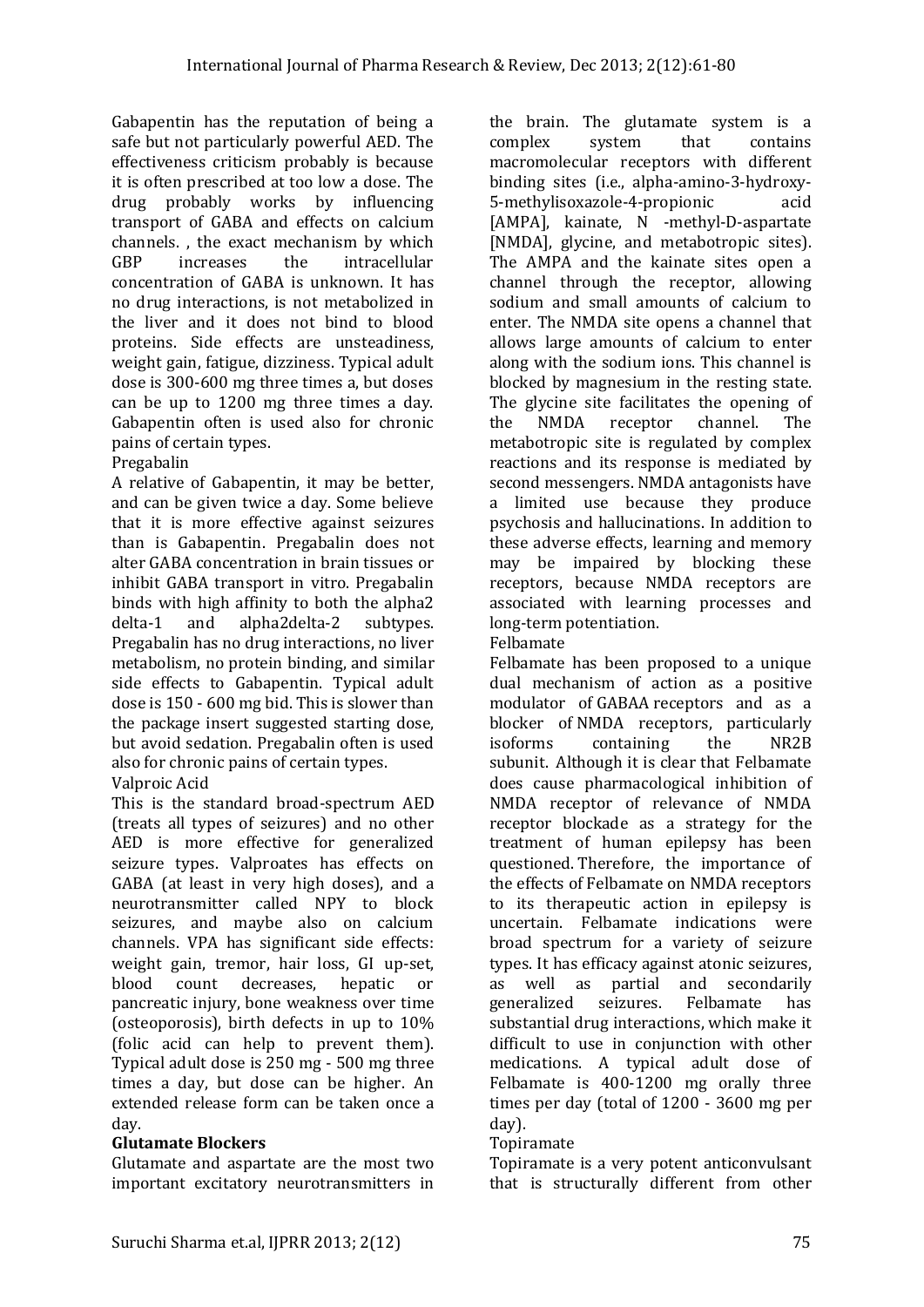AEDs. Topiramate has multiple mechanisms of action. It exerts an inhibitory effect on sodium conductance, decreasing the duration of spontaneous bursts and the frequency of generated action potentials, enhances GABA by unknown mechanisms, inhibits the AMPA subtype glutamate receptor, and is a weak inhibitor of carbonic anhydrase. Blocking the enzyme carbonic anhydrase affects the acidity of brain tissue. More acidity (to a point) suppresses seizures. Side effects include thinking and memory problems in about 1/3rd, renal stones in 1-2%, rare cases of glaucoma (increased eye pressure) and weight loss. Typical adult dose is 150-200 mg twice a day.

### **AEDs with Other Mechanisms of Action** Levetiracetam

Levetiracetam is one of the more used medicines in seizure clinics because it probably is effective for a broad-spectrum of seizures types, has a relatively low incidence of causing thinking/memory problems, and can be started at 500 mg twice a day, which is an effective dose. The mechanism of action is possibly related to a brain-specific stereo-selective binding site, synaptic vesicle protein 2A (SV2A). SV2A appears to be important for the availability of calcium-dependent neurotransmitter vesicles ready to release their content. The lack of SV2A results in decreased action potential-dependent neurotransmission, while action potential independent neurotransmission remains normal. In addition, it reduces Bicuculline-induced hyperexcitability in rat hippocampal CA3 neurons, suggesting a mechanism that does not involve release of gamma-aminobutyric acid (GABA). LEV inhibits Ca2+ release from the inositoltrisphosphate (IP3)-sensitive stores without reducing Ca2+ storage, which could explain some of its antiepileptic properties. It has no drug interactions, is not metabolized in the liver and it does not bind to blood proteins. The most common side effects are dizziness, fatigue, insomnia, but the more troublesome problem can be irritability and mood changes. This may occur to some degree in up to a third of those taking the medicine. A typical adult dose is 500 - 1500 mg twice a day.

# Rufinamide

Rufinamide is approved for add-on treatment of children age 4 and older and adults with the Lennox Gastaut Syndrome This syndrome can include seizure types such as atonic (drop) seizures, tonic (stiffening) seizures, myoclonic (brief jerking) seizures, or staring (absence) seizures, as well as partial seizures. Banzel works on sodium channels in brain cells, in a way to make them less excitable. Common side effects include headache, dizziness, fatigue and sleepiness, double vision and tremor (trembling). People who have the "short QT syndrome," a rare heart rhythm irregularity, should not take Banzel. The drug comes as 200 and 400 mg tablets. Children will usually be started at doses of approximately 10 mg/kg/day administered in two equally divided doses. Dosing can increase by adding additional 10 mg/kg amounts every two days, until the child is taking 45 mg/kg/day or a maximum of 3200 mg/day, divided into two doses each day.

# **Device – The Vagus Nerve Stimulator**

The vagus nerve stimulator was approved by the U.S. Food and Drug Administration (FDA) in 1997 for use in people with seizures that are not well-controlled by medication. The vagus nerve stimulator is a battery-powered device that is surgically implanted under the skin of the chest, much like a pacemaker, and is attached to the vagus nerve in the lower neck. This device delivers short bursts of electrical energy to the brain via the vagus nerve. On average, this stimulation reduces seizures by about 20 - 40 percent. Patients usually cannot stop taking epilepsy medication because of the stimulator, but they often experience fewer seizures and they may be able to reduce the dose of their medication. Side effects of the vagus nerve stimulator are generally mild but may include hoarseness, ear pain, a sore throat, or nausea. Adjusting the amount of stimulation can usually eliminate most side effects, although the hoarseness typically persists. The batteries in the vagus nerve stimulator need to be replaced about once every 5 years; this requires a minor operation that can usually be performed as an outpatient procedure [72-75].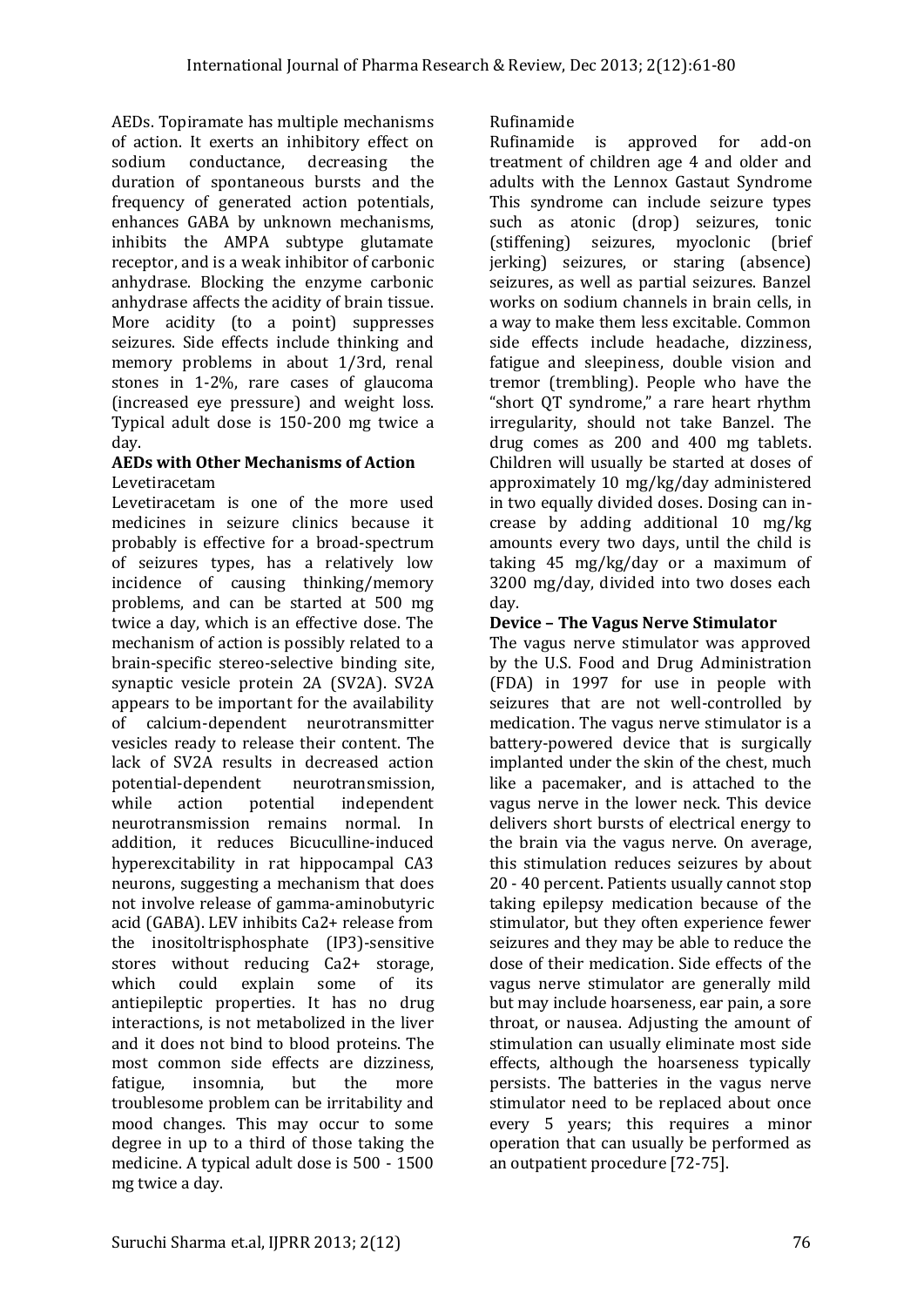Several new devices may become available for epilepsy in the future. Researchers are studying whether transcranial magnetic stimulation (TMS), a procedure which uses a strong magnet held outside the head to influence brain activity, may reduce seizures. They also hope to develop implantable devices that can deliver drugs to specific parts of the brain.

# **Surgery**

Medications can control seizures in most people with epilepsy, however it is ineffective and or intolerable in almost 30% of population, for them brain surgery may be an option. Surgery for epilepsy is performed either with a "curative" indication aiming to complete freedom of seizures or "palliative" aiming to decrease the frequency of occurrence of seizures. The type of surgery depends on the type of seizure and the area of the brain where the seizure start. The surgical options include lobe resection, lesionectomy, corpus callostomy, functional hemispherectomy, multiple subpial transaction, radiotherapy etc. This requires a better understanding of all the risks, benefits and consequences associated with surgery, neurological deficits and surgery failure before opting a surgical technique as a treatment option in patients. The effectiveness varies, depending on the type of surgery, with success rates varying between 50% and 80%. It is a very new and emerging area in the field of a treatment option and needs wider approach for further development [76-79].

# **CONCLUSION**

A tremendous amount of research is focused on the diagnosis, prevention, treatment, and cure of epilepsy. Prevention of injury is always better than treatment. Safety is primarily the most important think to be taken care of. Arrange your home and if possible, work or study space, to be safe should you have a seizure. Many people with epilepsy lead productive and outwardly normal lives. Medical and research advances in the past two decades have led to a better understanding of epilepsy and seizures than ever before. Advanced brain scans and other techniques allow greater accuracy in diagnosing epilepsy and determining when a patient may be helped by surgery. More than 20 different medications and a variety of surgical techniques are now available and provide good control of seizures for most people with epilepsy. Other treatment options include the ketogenic diet, Atkins diet, hormonal supplements, natural supplements and the first implantable device, the vagus nerve stimulator, surgeries. Research on the underlying causes of epilepsy, including identification of genes for some forms of epilepsy and febrile seizures, has led to a greatly improved understanding of epilepsy that may lead to more effective treatments or even newer ways of preventing epilepsy in the future.

## **REFERENCES**

- 1. P.A. Dekker, M.D. Epilepsy A Manual to Medical & Clinical Officers in Africa. Revised 2nd edition. World Health Organization, Geneva 2002.
- 2. Technology Appraisal 76. Newer drugs for epilepsy in adults. ISBN: 1-84257-530-9. National Institute of Clinical Excellence (NICE), UK. March 2004.
- 3. Browne T.R. & Holmes G.L., Philadelphia, PA, Lippincott Williams & Wilkins. Handbook of Epilepsy. 2000; 2nd Ed. 42-55, 91-94.
- 4. Sander JW, Shorvon SD. Epidemiology of the epilepsies. Journal of Neurology, Neurosurgery and Psychiatry. 1996; 61(5):433-443.
- 5. Forsgren, L., et al. (2005). The epidemiology of epilepsy in Europe - a systematic review. European J Neurology, 12(4):245-53.
- 6. Tripathi M, Jain DC, Devi MG, Jain S, Saxena V, Chandra PS, et al. Need for a national epilepsy control program. Annals of Indian Academy of Neurology. 2012; 15:89–93.
- 7. Sridharan R, Murthy BN. Prevalence and pattern of epilepsy in India. Epilepsia. 1999; 40:631–6.
- 8. Commission on Classification and Terminology of the International League against Epilepsy. Proposal for revised clinical and electroencephalographic classification of epileptic seizures. Epilepsia. 1981; 22:489– 501.
- 9. Engel Jr. Classifications of the International League against Epilepsy: time for reappraisal. Epilepsia. 1998; 39:1014–1017.
- 10.Manford, M., Hart, Y.M., Sander, J.W., Shorvon, S.D., 1992. The National General Practice Study of Epilepsy. The Syndromic Classification of the International League against Epilepsy applied to epilepsy in a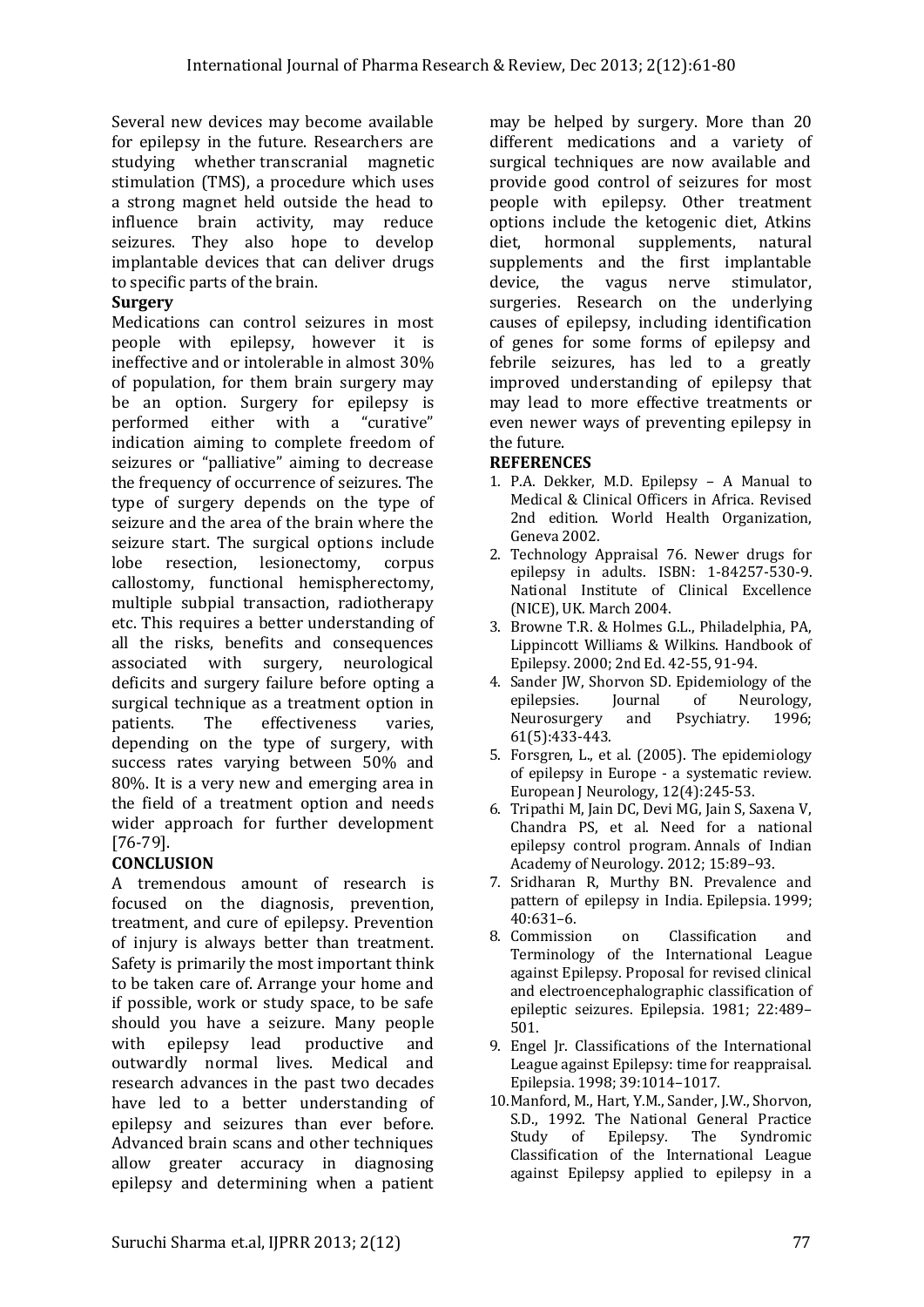general population. Archives of Neurology. 49:801–808.

- 11.K.P. Sampath Kumar et al. Recent Advances in Epilepsy drug therapy and management disease. International Journal of PharmTech Research. 2010, 2(1).
- 12.James W Y Chen, Claude G Wasterlain. Status Epilepticus: pathophysiology & management in adults. The Lancet Neurology. 2006; 5: 246–56.
- 13.Robert S. Fisher, M.D., Ph.D., Maslah Saul MD Professor of Neurology, What Causes Epilepsy? Stanford, Editor‐in‐Chief, epilepsy.com
- 14.Roger J., et al. Lennox-Gastaut syndrome in the adult. Rev Neurol (Paris), 1987; 143(5):401-5.
- 15.Epilepsy An overview. The Epilepsy Company - The Edmonton Epilepsy Association. 2011.
- 16.Edward C. Mader, Jr. and Piotr W. Olejniczak. Epilepsy Syndromes. LSU Epilepsy Center of Excellence. Available at URL: [http://www.medschool.lsuhsc.edu](http://www.medschool.lsuhsc.edu/)
- 17.Anthony Murro, M.D, Department of Neurology, Medical College of Georgia. Seizure Disorders. Available at URL: [http://www.georgiahealth.edu](http://www.georgiahealth.edu/medicine/clerkships/Neurology/documents/Disorders.PDF)
- 18.Causes of Epilepsy. Maslah Saul MD Professor, Stanford 2010. Available at URL: http://www.epilepsy.com/epilepsy/causes\_s eizures
- 19.Maurice Victor and Allan Ropper. Adams and Victor's Principles of Neurology. 2001. http://www.livestrong.com/article/133856 causes-focal-seizures/#ixzz2fEHY9apx
- 20.Marla J. Friedman, DO. Ghazala Q. Sharieff, MD. Seizures in Epilepsy. Paediatric Clinics of North America. 53. 2006; 257 – 277
- 21.NG, Koehler AN, McGhee B, et al. The ketogenic diet in refractory epilepsy: the experience of Children's Hospital of Pittsburgh. Clinical Pediatrics (Phila) 2000; 39:153-159.
- 22.Sudha K. Kessler *et al*. Dietary therapies for epilepsy: Future research. Epilepsy & behaviour 2011; 22:17-22
- 23.Sinha, S.R. and E.H. Kossoff (2005). The ketogenic diet. Neurologist, 11(3):161-70.
- 24.Freeman JM, Kelly MT, Freeman JB. The ketogenic diet: a treatment for epilepsy. 3rd edn. New York: Demos, 2000.
- 25.La Vega-Talbott M, Solomon GE, Mast J, Green NS, Hosain SA. Ketogenic diet in paediatric epilepsy patients with gastrostomy feeding (abstract). Annals of Neurology. 2001; 50 (suppl 1): S102.
- 26.Eric H Kossoff. More fat and fewer seizures: dietary therapies for epilepsy. The Lancet Neurology. 2004; 3: 415–20.
- 27.Edelstein SF, Chisholm M. Management of intractable childhood seizures using the non-MCT oil ketogenic diet in 20 patients. Journal of American Dietetic Association. 1996; 96:1181-1182.
- 28.Trauner DA. Medium chain triglyceride (MCT) diet in intractable seizure disorders. Neurology. 1985; 35:237-238.
- 29.Huttenlocher PR, Wilbourn AJ, Signore JM. Medium chain triglycerides as a therapy for intractable childhood epilepsy. Neurology. 1971; 21: 1097–103.
- 30.Atkins RC. Dr Atkins' new diet revolution. New York:Avon, 2002.
- 31.Kossoff EH, McGrogan JR, Bluml RM, et al. A modified Atkins diet is effective for the treatment of intractable pediatric epilepsy. Epilepsia. 2006; 47:421-424.
- 32.Kossoff EH, Krauss GL, McGrogan JR, Freeman JM. Efficacy of the Atkins diet as therapy for intractable epilepsy. Neurology. 2003; 61:1789-1791.
- 33.Pfeiffer HH, Lyczkowski DA, Theile EA. (2008) Low glycaemic index treatment: Implementation and new insights into efficacy. Epilepsia 49 (Supplement 8):42-45.
- 34.Molony CJ, Parmelee AH. Convulsions in young infants as a result of pyridoxine (vitamin B6) deficiency. Journal of American Medical Association. 1954; 154:405-406.
- 35.Central nervous system changes in deficiency of vitamin B6 and other B-complex vitamins. Annual Review on Nutrition. 1975; 33:21-23.
- 36.Tamura T, Aiso K, Johnston KE, et al. Homocysteine, folate, vitamin B-12 and vitamin B-6 in patients receiving antiepileptic drug monotherapy. Epilepsy Research Journal. 2000; 40:7-15.
- 37.Johnson GM. Powdered goat's milk: pyridoxine deficiency and status epilepticus. Clinical Pediatrics (Phila) 1982; 21:494-495.
- 38.Toll N. To the Editor. Review. Journal of Orthomolecular Psychiatry. 1982; 11:42.
- 39.Nuytten D, Van Hees J, Meulemans A, Carton H. Magnesium deficiency as a cause of acute intractable seizures. Journal of Neurology. 1991; 238:262-264.
- 40.Borges LF, Gucer G. Effect of magnesium on epileptic foci. Epilepsia 1978; 19:81-91.
- 41.Sadeh M, Blatt I, Martonovits G, et al. Treatment of porphyric convulsions with magnesium sulphate. Epilepsia 1991; 32:712-715.
- 42.Steidl L, Tolde I, Svomova V. Metabolism of magnesium and zinc in patients treated with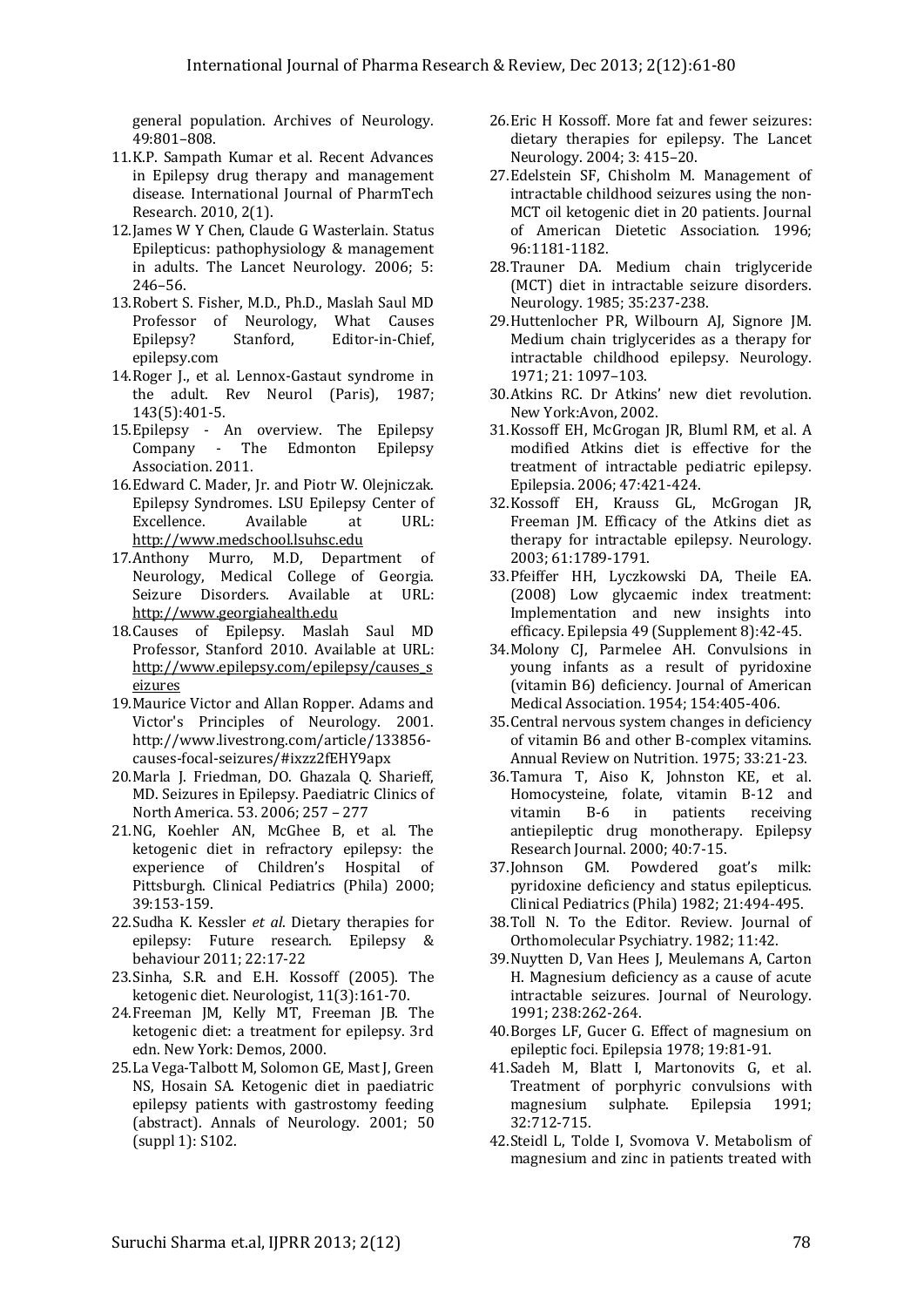antiepileptic drugs and with magnesium lactate. Magnesium. 1987; 6:284-295.

- 43.Hurley LS, Woolley DE, Rosenthal F, Timiras PS. Influence of manganese on susceptibility of rats to convulsions. American Journal of Physiology. 1963; 204:493-496.
- 44.Carl GF, Keen CL, Gallagher BB, et al. Association of low blood manganese concentrations with epilepsy. Neurology. 1986; 36:1584-1587.
- 45.Papavasilious PS, Kutt H, Miller ST, et al. Seizure disorders and trace metals: manganese tissue levels in treated epileptics. Neurology. 1979; 29:1466-1473.
- 46.Grant EC. Epilepsy and manganese. The Lancet Neurology. 2004; 363:572.
- 47.Torres OA, Miller VS, Buist NM, Hyland K. Folinic acid-responsive neonatal seizures. Journal of Child Neurology. 1999; 14:529- 532.
- 48.Botez MI, Botez T, Ross-Chouinard A, Lalonde R. Thiamine and folate treatment of chronic epileptic patients: a controlled study with the Wechsler IQ scale. Epilepsy Reseasch. 1993; 16:157-163.
- 49.Keyser A, De Bruijn SF. Epileptic manifestations and vitamin B1 deficiency. European Journal of Neurology. 1991; 31:121-125.
- 50.Schlanger S, Shinitzky M, Yam D. Diet enriched with omega-3 fatty acids alleviates convulsion symptoms in epilepsy patients. Epilepsia 2002; 43:103-104.
- 51.Holman CP, Bell AFJ. A trial of evening primrose oil in the treatment of chronic schizophrenia. Journal of Orthomolecular Psychiatry 1983; 12:302-304.
- 52.Vaddadi KS. The use of gamma-linolenic acid and linoleic acid to differentiate between temporal lobe epilepsy and schizophrenia. Prostaglandins Leukot Medical Journal. 1981; 6:375-379.
- 53.Peled N, Shorer Z, Peled E, Pillar G. Melatonin effect on seizures in children with severe neurologic deficit disorders. Epilepsia 2001; 42:1208-1210.
- 54.Jones C, Huyton M, Hindley D. Melatonin and epilepsy. Archives of Disease in Childhood. 2005; 90:1203.
- 55.Sheldon SH. Pro-convulsant effects of oral melatonin in neurologically disabled children. The Lancet 1998; 351:1254.
- 56.Fauteck J, Schmidt H, Lerchl A, et al. Melatonin in epilepsy: first results of replacement therapy and first clinical results. Biological Signals and Receptors. 1999; 8:105-110.
- 57.Herzog AG. Progesterone therapy in women with complex partial and secondary

generalized seizures. Neurology 1995; 45:1660-1662.

- 58.Foldvary-Schaefer N, Wyllie E. Epilepsy. In: Goetz, CG, ed. Textbook of Clinical Neurology. 3rd ed. Philadelphia, PA: Saunders Elsevier; 2007: chap 52.
- 59.Spencer SS. Seizures and epilepsy. In: Goldman L, Ausiello D, eds. Cecil Medicine. 23rd ed. Philadelphia, PA: Saunders Elsevier; 2007: chap 426.
- 60.Cascino GD (1994). "Epilepsy: contemporary perspectives on evaluation and treatment". Mayo Clinic Proceedings 69: 1199–1211.
- 61.Mattson RH, Cramer J, Collins JF. "Comparison of carbemazipine, phenobarbital, phenytoin, and primidone in complex partial seizures". The New England Journal of Medicine. 1985; 313: 145–151.
- 62.C. Alan Anderson, MD. Mark C. Spitz, MD. New medications in epilepsy. Hospital Physician. 2000; 55-61.
- 63.Ben-Menachem E, Henriksen O, Dam M, et al: Double-blind, placebo-controlled trial of topiramate as add-on therapy in patients with refractory partial seizures. Epilepsia 1996; 37:539–543.
- 64.Cramer JA, Fisher R, Ben-Menachem E, et al: New anti-epileptic drugs: comparison of key clinical trials. Epilepsia 1999; 40:590–600.
- 65.Brodie MJ, Dichter MA: Antiepileptic drugs [published erratum appears in N Engl J Med 1996; 334:479]. New England Journal of Medicine 1996; 334:168–175.
- 66.Scheuer ML, Pedley TA. The evaluation and treatment of seizures. New England Journal of Medicine 1990; 323:1468– 74.
- 67.Current treatments of epilepsy. Nadkarni, S. LaJoie, J. Devinsky, O. Neurology. 64(Suppl 3):S2-S11, 2005.
- 68.New antiepileptic drugs in children: Which ones for which seizures? Bourgeois, B. Clinical Neuropharmacology. 2000; 23(3):119-132.
- 69.New antiepileptic drugs in pediatric epilepsy. Hwang, H. Kim, KJ. Brain and Development. 2008; 30:549-555.
- 70.Aggravation of epilepsy by anti-epileptic drugs. Gayatri NA. Livingston JH. Developmental Medicine & Child Neurology. 2006; 48(5):394-8.
- 71.Jeffre YW, Britton, Elson. Selection of antiepileptic drugs: A practical approach. Mayo Clinic Proceedings. 1996; 71(8):778-86.
- 72.Schachter SC. Vagus nerve stimulation therapy summary: Five years after FDA approval. Neurology, 2002; 59(6, Suppl 4): S15-S20.
- 73.Buchhalter JR, Jarrar RG. Therapeutics in paediatric epilepsy, part 2: Epilepsy surgery